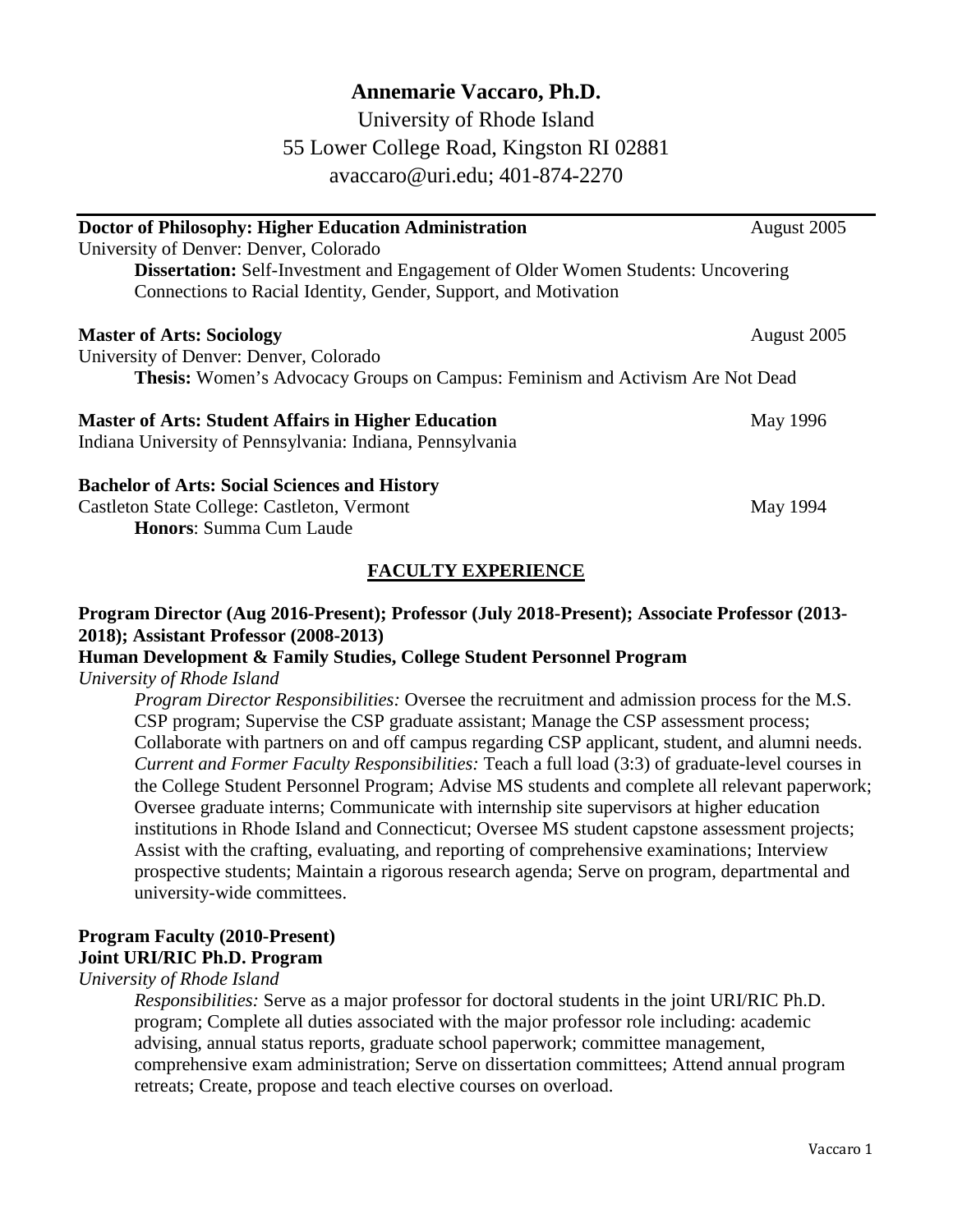### **Clinical Assistant Professor (2006-2008); Instructor (2003-2006) Higher Education Program**

*University of Denver, College of Education*

*Responsibilities:* Taught a full load of graduate-level student affairs courses; Served as the primary advisor for all students in the Master of Art-Student Development Specialization; Advised MA & Ph.D. students in other specializations as needed; Served on higher education program, education department, and campus-wide committees; Directed theses, capstone projects, and dissertations.

## **Various Teaching Positions, University of Denver (2001-2008)**

*The Women's College (2004-2008);* Per Course Instructor *Department of Sociology & Criminology* (2001-2006); Instructor, Per Course Instructor *Gender & Women's Studies Department* (2001-2008); Per Course Instructor *Undergraduate Studies, Living & Learning Communities* (2002-2006); Per Course Instructor

# **COURSES TAUGHT**

### *Graduate Courses*

| nnnn Compo                                           |                                                   |  |
|------------------------------------------------------|---------------------------------------------------|--|
| <b>Cultural Competence</b>                           | Diversity in Higher Education                     |  |
| Group Procedures and Leadership                      | <b>Organizational Development</b>                 |  |
| <b>Professional Seminar</b>                          | College Student Development & Adult Learners      |  |
| Ethics in Higher Education                           | Organization and Governance in Higher Education   |  |
| <b>Student Affairs Practicum</b>                     | Gender and Sexual Orientation in Higher Education |  |
| <b>Student Affairs Internship</b>                    | Principles and Practices of CSP                   |  |
| Social Justice in Higher Education                   | <b>Qualitative Procedures in Research</b>         |  |
| Principles & Practice in College Student Personnel   |                                                   |  |
| Diversity and Cultural Competence in Student Affairs |                                                   |  |
|                                                      |                                                   |  |

### *Undergraduate Courses*

| <b>Social Science Research Methods</b>                           | Social Justice: Exploring Oppression             |  |
|------------------------------------------------------------------|--------------------------------------------------|--|
| <b>Urban Poverty</b>                                             | Women's Lives: Multicultural Perspectives        |  |
| <b>Masculinities and Femininities</b>                            | Understanding Social Life/Introductory Sociology |  |
| Men and Women in Society                                         | <b>Education as a Social Problem</b>             |  |
| Social Problems                                                  | Human Development in the Residence Halls         |  |
| <b>American Communities</b>                                      | The International Experience:                    |  |
| Service Learning and the Challenges of a Multicultural Democracy |                                                  |  |

## **HIGHER EDUCATION ADMINISTRATION EXPERINCE**

## **Interim Associate Dean, Feinstein College of Continuing Education (CCE) (January-June 2016)**

#### *University of Rhode Island*

*Responsibilities:* Planned continuing education courses in conjunction with academic departments; Oversaw instructional-related support for instructors at the URI Providence campus; Oversaw the degree programs offered by CCE; Managed the CCE budget in conjunction with the Dean; Authorized student status forms including dismissals, withdrawals, late add/drops, and fee reassessments; Served as the chief representative for CCE on university-wide committees such as the Curricular Affairs Committee and General Education Panels; Supervised CCE student related areas including student services, admission, and advising; Represented CCE on behalf of the Dean.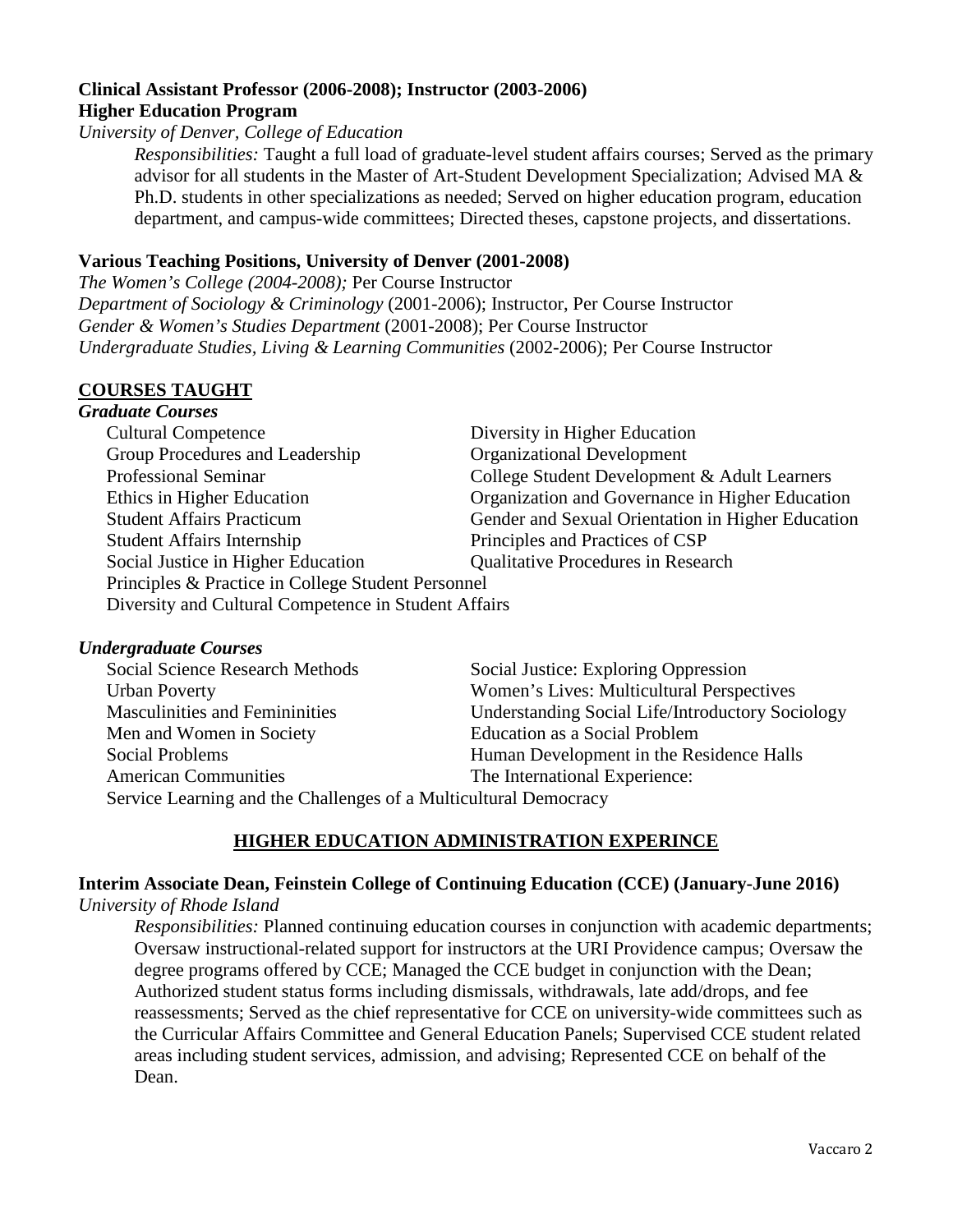# **Coordinator of the Higher Education Program, Student Development Specialization (2006-2008)**

*University of Denver, College of Education* 

*Responsibilities:* Oversaw all enrollment management functions for the Higher Education Master of Arts-Student Development Specialization; Submitted annual enrollment and retention reports; Planned and implemented new student orientation; Coordinated graduate assistantship selection processes; Served as the liaison to the Division of Student Life and other campus and community partners; Served on curriculum revision committee for the Higher Education Programs; Represented the Higher Education Program at recruitment events on campus and at national conventions; Supervised 1 professional staff member.

### **Assistant Coordinator of the Higher Education Program, Student Development Specialization (2003-2006)**

### *University of Denver, College of Education*

*Responsibilities:* Oversaw all experiential education experiences for students enrolled in the Higher Education Master of Art-Student Development Specialization; Coordinated internship and practicum site placements for 8-15 graduate students annually; Provided faculty supervision for practicum and internship experiences; Maintained communication with internship supervisors at post-secondary institutions across Colorado; Instructed internship and practicum courses; Composed annual reports on experiential learning outcomes.

### **Faculty Director, Living & Learning Communities (LLC) (2005-2006)**

*University of Denver, Undergraduate Studies*

*Responsibilities:* Provided enrollment management, administrative/budget supervision, and curricular oversight for 6 academic LLCs; Hired, trained, supervised, and evaluated faculty members, professional staff, and student leaders for the LLCs; Worked collaboratively with the Student Life Division to manage housing, orientation schedules, and programming; Oversaw annual assessment processes and crafted LLC status reports; Recruited and selected diverse LLC student applicants; Represented the LLCs on campus wide committees; Worked with divisional budget officer to ensure proper oversight of multiple LLC budgets.

## **Director, International Living & Learning Community (ILLC) (2002-2003 & 2004-2006)**

*University of Denver, Undergraduate Studies* 

*Responsibilities:* Coordinated a residential learning community for 32 U.S. and international students; Supervised 1 professional staff member; Chaired an interdisciplinary faculty committee for the ILLC; Recruited and hired faculty to teach ILLC seminars; Taught 1-2 LLC courses per year; Managed a budget of \$70,000.

## **"Interim General Manager" (Director of Housing) (1998)**

*George Mason University (GMU): Campus Living Services (CLS)*

*Responsibilities:* Oversaw the full operation of the GMU housing and residence life department with 2,600 beds; Restructured Campus Living Services staffing patterns to meet student needs during the contract transition period to a new private management company; Supervised 8 professional staff members; Managed 68 student staff and 4 graduate students; Worked collaboratively with the budget officer to manage an \$8.1 million annual budget.

## **"Director of Sales and Marketing" (Associate Director of Housing) (1997- 1998)**

*George Mason University (GMU): Campus Living Services (CLS)*

*Responsibilities:* Oversaw room assignment process, agreement releases, and room changes for 2,600 residential students; Produced all marketing materials for CLS; Represented CLS at all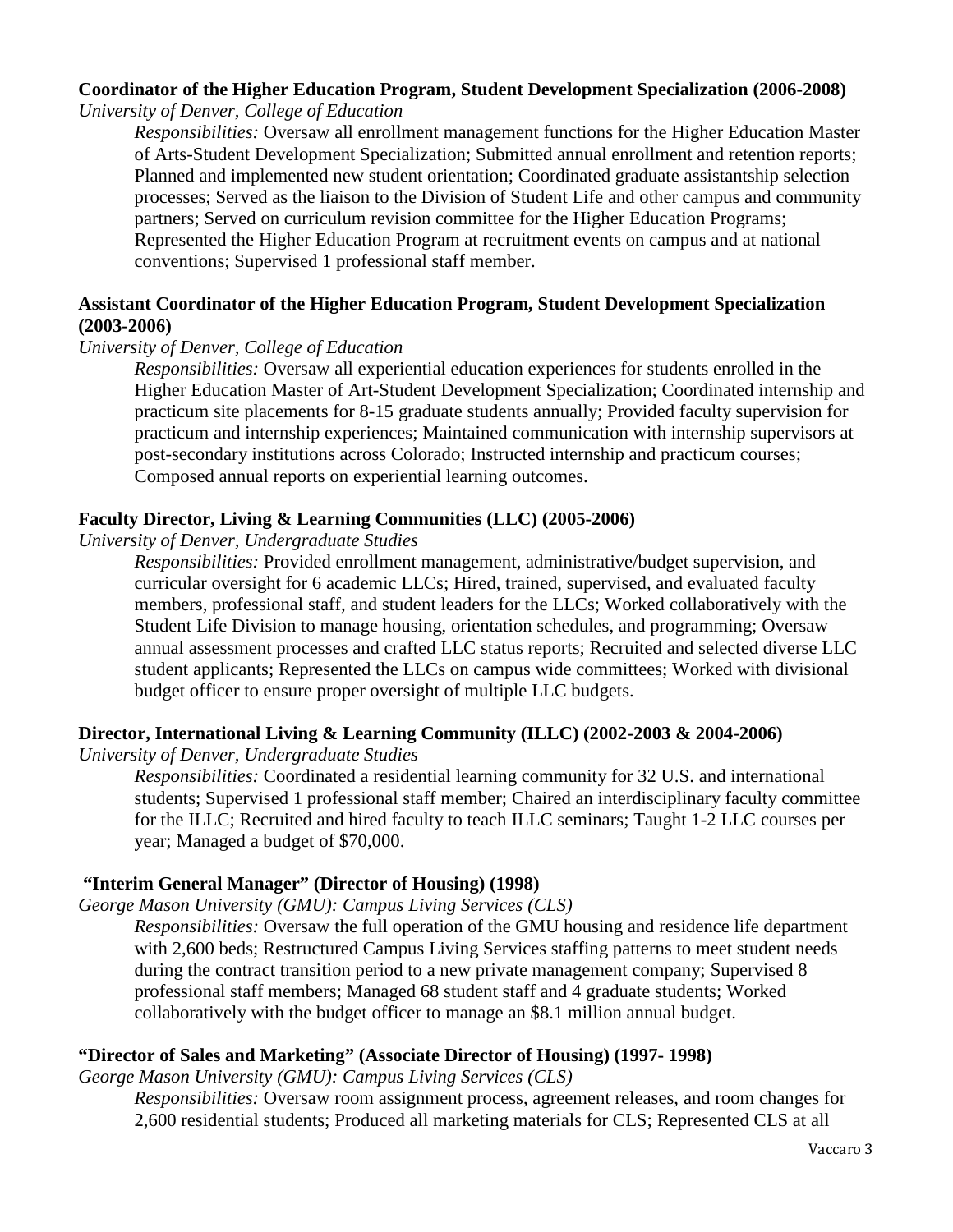GMU recruitment programs; Hired, trained and supervised 3 professional staff members, 1 graduate student, and 2 undergraduate student staff; Managed a \$225,000 budget.

#### **Complex Coordinator (1996-1997)**

*University of Vermont: Department of Residential Life*

*Responsibilities:* Managed the daily operation of a three-building residential complex housing 450 first and second year students; Supervised 1 graduate assistant, 10 RAs, and 1 full-time administrative assistant; Served as a university hearing officer with full sanctioning capabilities; Advised student community council.

### **PUBLICATIONS**

#### **Peer Reviewed Journals:**

- Vaccaro, A., Marcotte, M. A., Swanson, & Newman, B. M (2019, Fall In Press). Using familial funds of knowledge to transition and develop a sense of belonging: Reflections from first-generation college women of color. *Journal of the First-Year Experience and Students in Transition.*
- Vaccaro, A., Kimball, E. W., Newman, B. M., Moore, A. M., Troiano, P. F. (Accepted). Collegiate Purpose Development at the Intersections of Disability and Social Class. *The Review of Higher Education.*
- Vaccaro, A., Moore, A. M., Kimball, E. W., Troiano, P. F. & Newman, B. M. (Online First, 2018). "Not gonna hold me back": Coping and resilience in students with disabilities. *Journal of Student Affairs Research and Practice.* doi:10.1080/19496591.2018.1506793
- Vaccaro, A. & Kimball, E. W. (Online First, 2018). Navigating disability in campus housing: An ecological analysis of student affairs work. *Journal of Student Affairs Research and Practice.* doi: [10.1080/19496591.2018.1490307](https://doi-org.uri.idm.oclc.org/10.1080/19496591.2018.1490307)
- Vaccaro, A. & Koob, R. M. (Online First, 2018). Toward a more comprehensive understanding of LGBTQ microaggressions: A proposed model. *Journal of Homosexuality—Special Issue "A Decade of Microaggression Research and LGBTQ Communities*." doi:*[10.1080/00918369.2018.1539583](https://www-tandfonline-com.uri.idm.oclc.org/doi/abs/10.1080/00918369.2018.1539583)*
- Vaccaro, A. & Ramirez, A. (2018, Online first). "Swim with the current, stand like a rock:" Nontraditional age undergraduates coping with racial microaggressions. *Journal About Women in Higher Education. 1-21.* doi:10.1080/19407882.2017.1392874
- Kimball, E.W., Vaccaro, A., Tissi-Gassoway, N., Bobot, D., Moore, A. M, Troiano, P. F., & Newman, B. M. (2018). Gender, sexuality, & (dis)Ability: Queer perspectives on the experiences of students with disabilities. *Disability Studies Quarterly, 38* (2), *<http://dsq-sds.org/article/view/5937/4907>*
- Newman, B. M., Kimball, E. W., Vaccaro, A., Moore, A. M. & Troiano, P. F. (2018). Diverse pathways to purpose for college students with disabilities. *Career Development and Transition for Exceptional Individuals, 1-11*. doi.org/10.1177/2165143418758985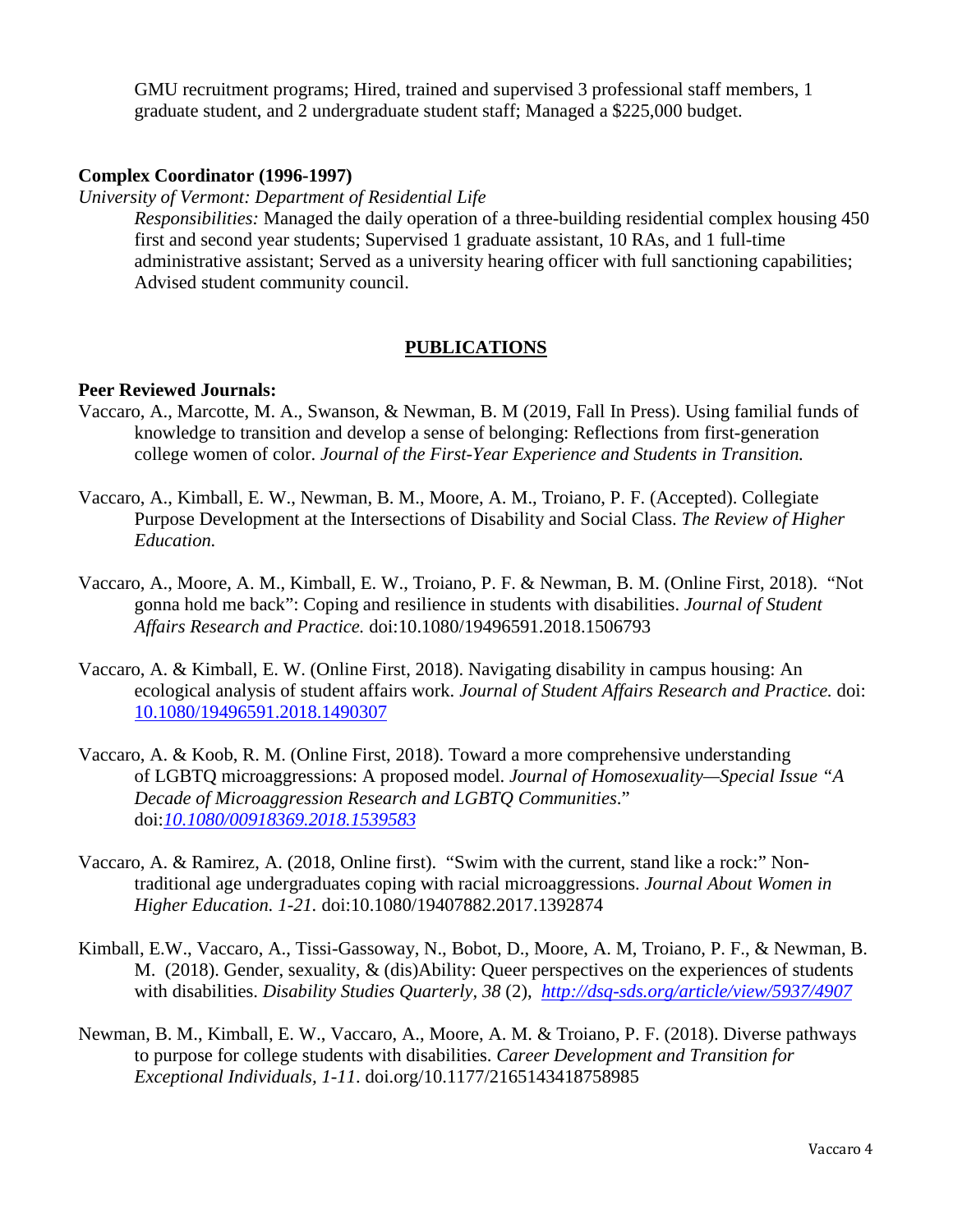- Vaccaro, A., Kimball, E. W., Moore, A. M., Newman, B. M., & Troiano, P. F. (2018). College students with disabilities narrating an emerging sense of purpose: A grounded theory model. *Journal of College Student Development, 59*(1), 37-54. doi:10.1353/csd.2018.0003.
- Vaccaro, A. (2017). *"*Trying to act like racism is not there": Women of color at a predominately white women's college challenging dominant ideologies by exposing racial microaggressions. *The Journal About Women in Higher Education, 10*(3), 262-280, doi:10.1080/19407882.2017.1348303
- Mena, J. A. & Vaccaro, A. (2017). "I've struggled, I've battled": Invisibility microaggressions experienced by women of color at a predominately white institution. *The Journal About Women in Higher Education,10*(3), 301-318, doi:10.1080/19407882.2017.1347047
- Vaccaro, A. (2017). Does my story belong? An intersectional critical race feminist analysis of student silence in a diverse classroom. *The Journal About Women in Higher Education, 10*(1), 27-44. doi: 10.1080/19407882.2016.1268538.
- Vaccaro, A. & Newman, B. M. (2017). Belonging through the eyes of first-year LGBP students: A multilayered analysis. *Journal of Student Affairs Research and Practice, 54*(2), 137-149. doi:10.1080/19496591.2016.1211533
- Kimball, E. W., Moore, A., Vaccaro, A., Troiano, P. F. & Newman, B. M. (2016). College students with disabilities redefine activism: Self-advocacy, storytelling and collective action. *Journal of Diversity in Higher Education, 9*(3), 245-260. http://dx.doi.org/10.1037/dhe0000031
- Adams, S. K., Williford, D. N., Vaccaro, A., Kisler, T. S., Francis, A., Newman, B. M. (2016). The young and the restless: Socializing trumps sleep, fear of missing out, and technological distractions in first year college students. *International Journal of Adolescence and Youth,* 1-12. doi:10.1080/02673843.2016.1181557
- Kimball, E. W., Vaccaro, A. & Vargas, N. (2016). Student affairs professionals supporting students with disabilities: A grounded theory model. *Journal of Student Affairs Research & Practice, 53*(2), 175-189. doi:10.1080/19496591.2016.1118697
- Vaccaro, A. & Newman, B. M. (2016). The development of a sense of belonging for privileged and minoritized students: An emerging model. *Journal of College Student Development, 57*(8), 925- 942. doi: 10.1353/csd.2016.0091
- Miller, R. A. & Vaccaro, A. (2016) Queer student leaders of color: Leadership as authentic, collaborative, culturally competent. *Journal of Student Affairs Research & Practice, 53*(1), 1-12. doi:10.1080/19496591.2016.1087858
- Vaccaro, A. (2015). "It's Not One Size Fits All": Diversity *among* student veterans. *Journal of Student Affairs Research & Practice, 52*(4), 1-12. doi:10.1080/19496591.2015.1067224
- Vaccaro, A., Adams, S. K., Kisler, T. S., & Newman, B.M. (2015). The use of social media for navigating the transition to college. *Journal of the First-Year Experience & Students in Transition, 27*(2), 21- 40.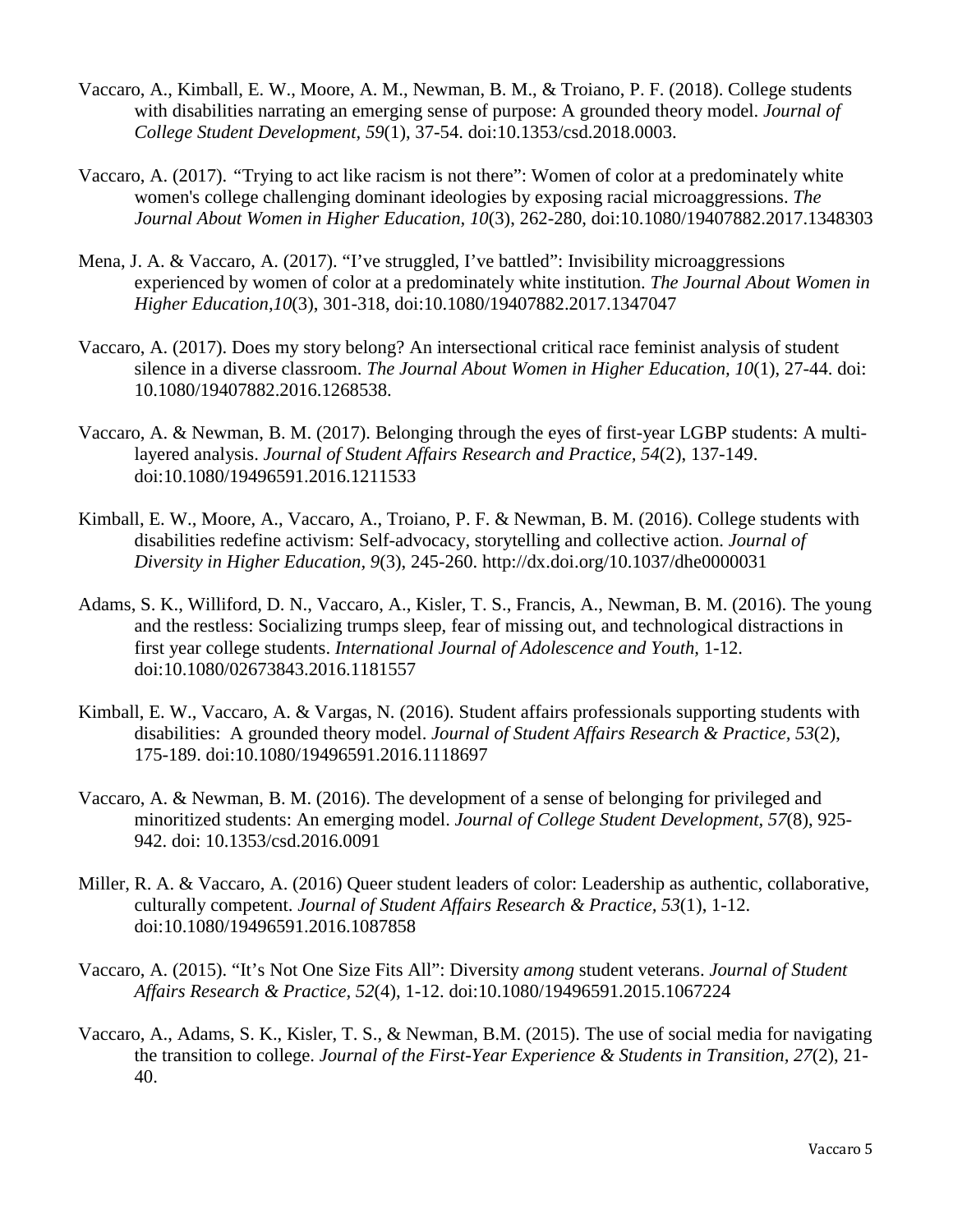- Vaccaro, A., Daly-Cano, M., & Newman, B. (2015). A Sense of belonging among college students with disabilities: An emergent theoretical model*. Journal of College Student Development, 56*(7), 670- 686. doi:10.1353/csd.20150072
- Daly-Cano, M., Vaccaro, A., & Newman, B. M. (2015). College student narratives about learning and using self-advocacy skills. *Journal of Postsecondary Education and Disability*, *28*(2), 209-223*.*
- Vaccaro, A. (2014). Campus climate for diversity: Current realities and suggestions for the future. *Texas Education Review, 2*(1), 129-137.
- Mena, J. & Vaccaro, A. (2013). Tell me you love me no matter what: Relationships and self-esteem among LGBQ young adults. *Journal of GLBT Family Studies, 9*(1), 3-23. doi:10.1080/1550428X.2013.746052
- Vaccaro, A. (2012). Campus microclimates for LGBT faculty, staff, and students: An exploration of the intersections of social identity and campus roles. *Journal of Student Affairs Research and Practice, 44*(4), 429-446. doi:10.1515/jsarp-2012-6473
- Vaccaro, A., & Mena, J. (2011). It's not burnout, *it's more*: Queer college activists of color and mental health. *Journal of Gay and Lesbian Mental Health, 15*(4), 1-29. doi:10.1080/19359705.2011.600656
- Vaccaro, A. (2011b). The road to gender equality in higher education: Women's standpoints, successes, and continued marginalization. *Wagadu: Journal of Transnational Women's and Gender Studies, 9*, 25-53*.*
- Vaccaro, A. (2011a). The divisions among us: Women staff, faculty and administrators speak about hierarchy, privilege, and sisterhood. *Journal About Women in Higher Education, 4*(1), 26-49. doi:10.2202/1940-7890.1063
- Vaccaro, A. (2010). Toward inclusivity in family narratives: Counter-stories from queer multi-parent families. *Journal of GLBT Family Studies, 6*(4), 1-22. doi: 10.1080/1550428X.2010.511086
- Vaccaro, A. (2010). What lies beneath seemingly positive campus climate results: Institutional sexism, symbolic racism, and male hostility toward equity initiatives. *Equity and Excellence in Education, 43*(2), 202-215. doi: 10.1080/10665680903520231
- Vaccaro, A. & Lovell, C. D. (2010). Inspiration from home: Understanding family as key to nontraditional women's undergraduate engagement. *Adult Education Quarterly, 60*(2), 161-176. doi:10.1177/0741713609336111
- Vaccaro, A. (2009). Third wave feminist undergraduates: Avoiding ivory tower bureaucracy by fighting for social justice off campus. *Journal about Women in Higher Education, 2,* 1-25*.* doi:10.2202/1940-7890.1023
- Vaccaro, A. (2009). Intergenerational perceptions, similarities and differences: A comparative analysis of lesbian, gay, and bisexual millennial youth with generation X and baby boomers. *Journal of LGBT Youth: Special Edition on Millennial Teens, 6*(2-3), 113-134. doi:10.1080/19361650902899124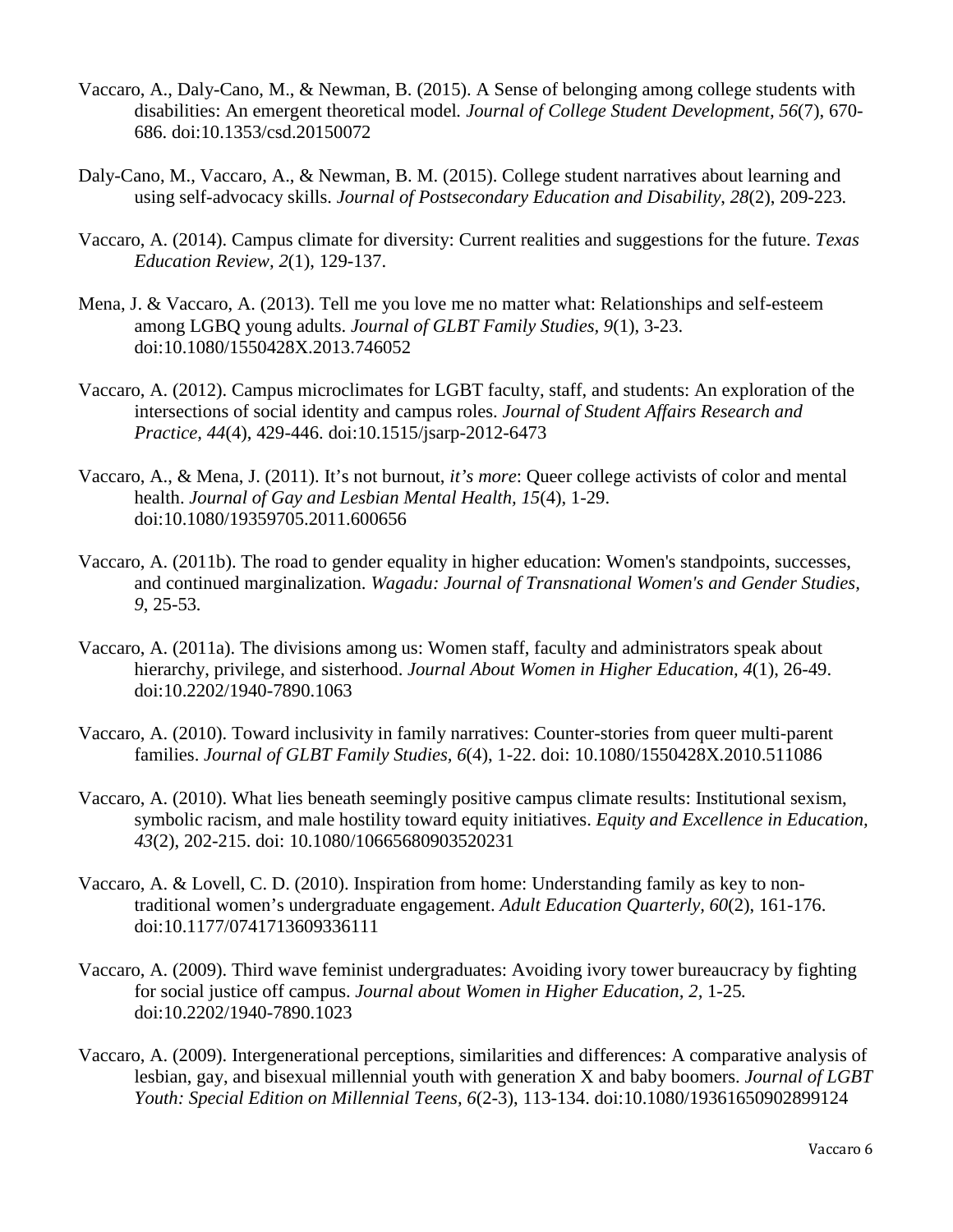#### **Books:**

- Vaccaro, A. & Camba-Kelsay, M. J. (2016). *Centering women of color in academic counterspaces: A critical race analysis of teaching, learning, and classroom dynamics*. Lanham, MD: Lexington Books.
- Vaccaro, A., McCoy, B., Champagne, D., & Siegel, M. (2013). *Decisions matter: Using a decision making framework with contemporary student affairs case studies.* Washington, D.C.: NASPA.
- Vaccaro, A., August, G., & Kennedy, M. S. (2012). *Safe spaces: Making schools and communities welcoming to LGBT youth.* Santa Barbara, CA: Praeger.

### **Peer Reviewed Book Chapters:**

- Vaccaro, A., Moore, A., Troiano, P. F., Kimball, E.W., & Newman, B. M. (In Press). Students with disabilities on contemporary college campuses: Stressors and coping strategies. In S. Calderone & K. Fosnacht (Eds.). *Sources of stress and forms of coping on the modern college campus.*  Charlotte, NC: Information Age Publishers.
- Vaccaro, A. & Kimball, E. W. (In press, Spring 2019). Exclusion, perspective taking, and the liminal role of higher education staff in supporting students with disabilities. In W. C. Byrd, S. M. Ovink & R. J. Brunn-Bevel (Eds.). *Intersected campuses: The college experience from different identities and positions*. New Brunswick, NJ: Rutgers University Press.
- Vaccaro, A., Adams, J. A. & Dooley Jr., H. L. (2019). Developing LGBTQ competence in faculty: The case of a faculty development series. In R. Jeffries (Ed.). *Diversity, equity and inclusivity in contemporary higher education*. Hershey, PA: IGI Global.
- Vaccaro, A., Chartelain, A., Croft, S., D'Aloisio, B., Hoyt, T. & Stevens, B. (2017). "The way I view the world has changed:" Student and teacher reflections on transformative learning and social justice action. In D. D. Liston & R. Rahimi (Eds.), *Promoting social justice through the scholarship of teaching and learning*. Bloomington, IN: Indiana University Press.
- Vaccaro, A. & Camba-Kelsay, M, J. (2017). I *Am* versus I *Will Be* a Great Leader: Using Critical Race Feminism to Explore Gender Differences among College Students. In C. M. Cunningham & H. M. Crandall (Eds.), *Gender, communication, and the leadership gap.* (Volume 6 in the Women and Leadership Book Series) (pp. 243-262). Charlotte, NC: Information Age Publishing.
- Vaccaro, A. & Miller, R.A. (2017). Experiences of queer student leaders of color: Expanding leadership paradigms in higher education (pp. 215-230). In J. M. Johnson & G. C, Javier (Eds.), *Queer people of color in higher education*. Charlotte, NC: Information Age Publishing.
- Vaccaro, A., D'Aloisio, B., Hoyt, T., Chartelain, A., Croft, S., & Stevens, B. (2017). Developing Social Justice and Inclusion Competencies through Semi-Structured Reflection Papers. In L. Leavitt, S. Wisdom, & K. Leavitt (Eds.), *Cultural awareness and competency development in higher education*. Hershey, PA: IGI Global.

Vaccaro, A. & Kimball, E. (2017). "It's a very deep, layered topic": Student affairs professionals on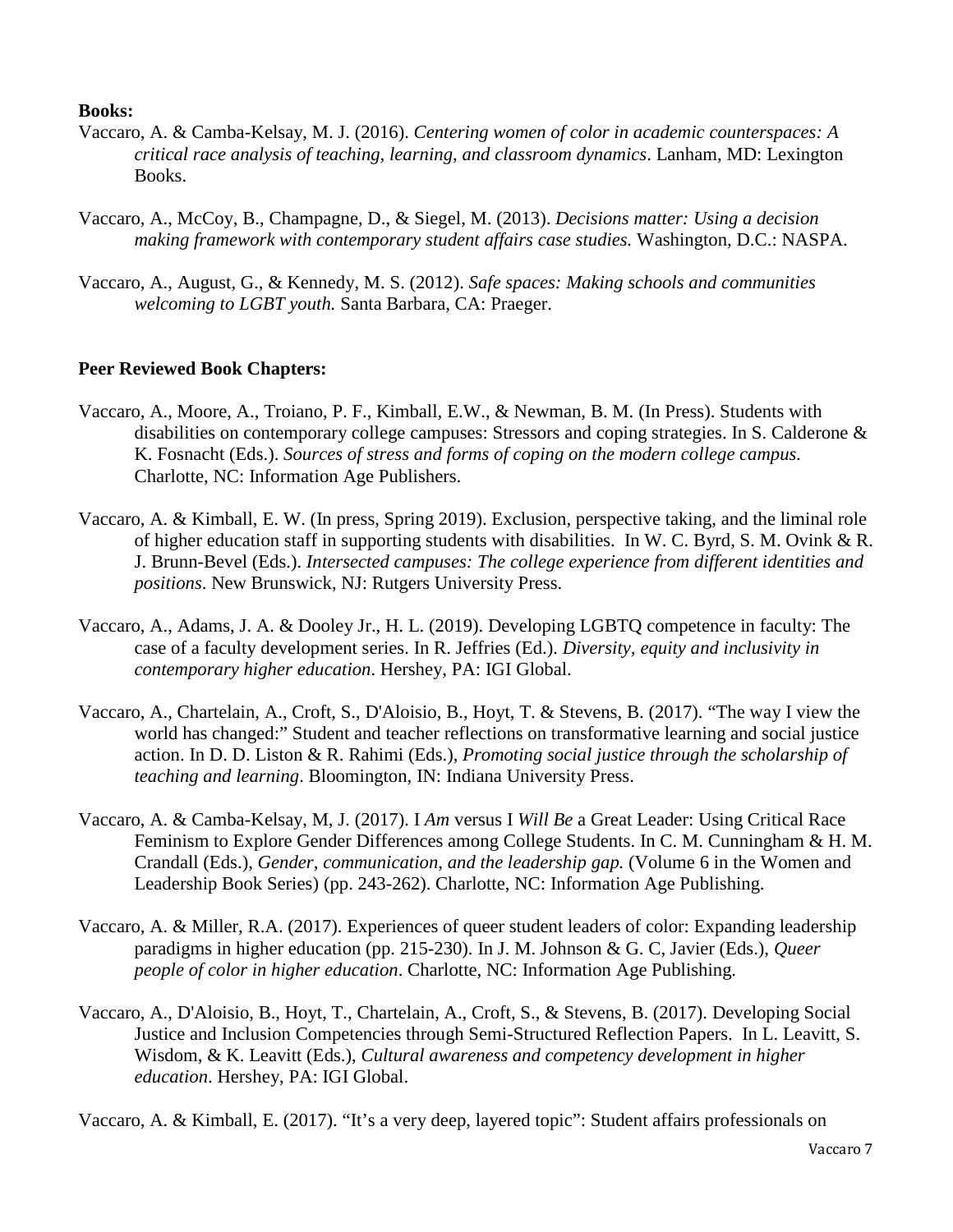disability diversity and competency development. In E. Kim & K. C. Aquino (Eds.), *Disability as diversity in higher education: Policies and practices to enhance student success* (pp. 138-152). New York, NY: Routledge.

- Vaccaro, A. (2015). A case for using qualitative inquiry to study intersectionality in college students. In D. J. Davis, R. J. Brunn, & J. L. Olive (Eds.), *Intersectionality in education research* (pp. 31-47). Sterling, VA: Stylus Publishing, LLC.
- Mena, J. & Vaccaro, A. (2014). Role modeling community engagement for college students: Narratives from women faculty and staff of color. In S. K. Iverson & J. A. James (Eds.), *Feminist community engagement: Achieving praxis* (pp. 53-74). New York: Palgrave Macmillan.
- Vaccaro, A. (2013). Building a framework for social justice education: One educator's journey*.* In L. Landreman (Ed.), *The art of effective facilitation: Reflections from social justice educators*. (pp. 23-44). Sterling, VA: Stylus.
- Vaccaro, A. (2011). Challenging privileged paradigms through service-learning: Exposing dominant ideology, unlearning deficit thinking, and debunking the myth of meritocracy. In N. Webster, & T. Stevens (Eds.), *Exploring cultural dynamics and tensions within service-learning*, (pp. 45-62). Charlotte, NC: Information Age Publishers.
- Vaccaro, A. (2011). Toward self-investment: Using feminist and critical race lenses to analyze the motivation, empowerment, and self-investment of adult women learners. In P. Pasque & S. E. Nicholson (Eds.), *Empowering women in higher education and student affairs: Theory, research, narratives, and practice from feminist perspectives* (pp. 104-120)*.* Sterling, VA: Stylus.
- Vaccaro, A. (2010). Effective service learning reflection: Harnessing the power of Bloom's taxonomy. In M. A. Cooksey & K. T. Olivares (Eds.), *Quick hits for service-learning: Successful strategies by award-winning teachers* (pp. 154-156). Bloomington, IN: Indiana University Press.
- Vaccaro, A. (2009). Racial identity and the ethics of service learning as pedagogy. In S. Evans, C. Taylor, M. Dunlap & D. Miller (Eds.), *African Americans and community engagement in higher education* (pp. 119-134). Albany, NY: SUNY Press.
- Vaccaro, A. & Summers Thompson, S. (2009). Qualitative and quantitative methods as complementary assessment tools. In C. Schreiner (Ed.), *Handbook of research on assessment technologies, methods, and applications in higher education* (pp. 121-134). Hershey, PA: IGI Global Publishing.

### **Invited Publications:**

- Vaccaro, A. (2019). Developing Culturally Competent and Inclusive Curriculum: A Comprehensive Framework for Teaching Multicultural Psychology. In K. Quina & J. Mena (Eds.), *Teaching a multiculturally-informed psychology of people.* Washington, DC: American Psychological Association.
- Vaccaro, A. & Camba-Kelsay, M. (2018). Cultural Competence and Inclusivity in Mentoring, Coaching and Advising. In L. Hastings & C. W. Kane (Eds.). Role of Mentoring, Coaching, and Advising in Developing Leadership. *New Directions for Student Leadership* (pp. 87-97). Hoboken, NJ: Wiley.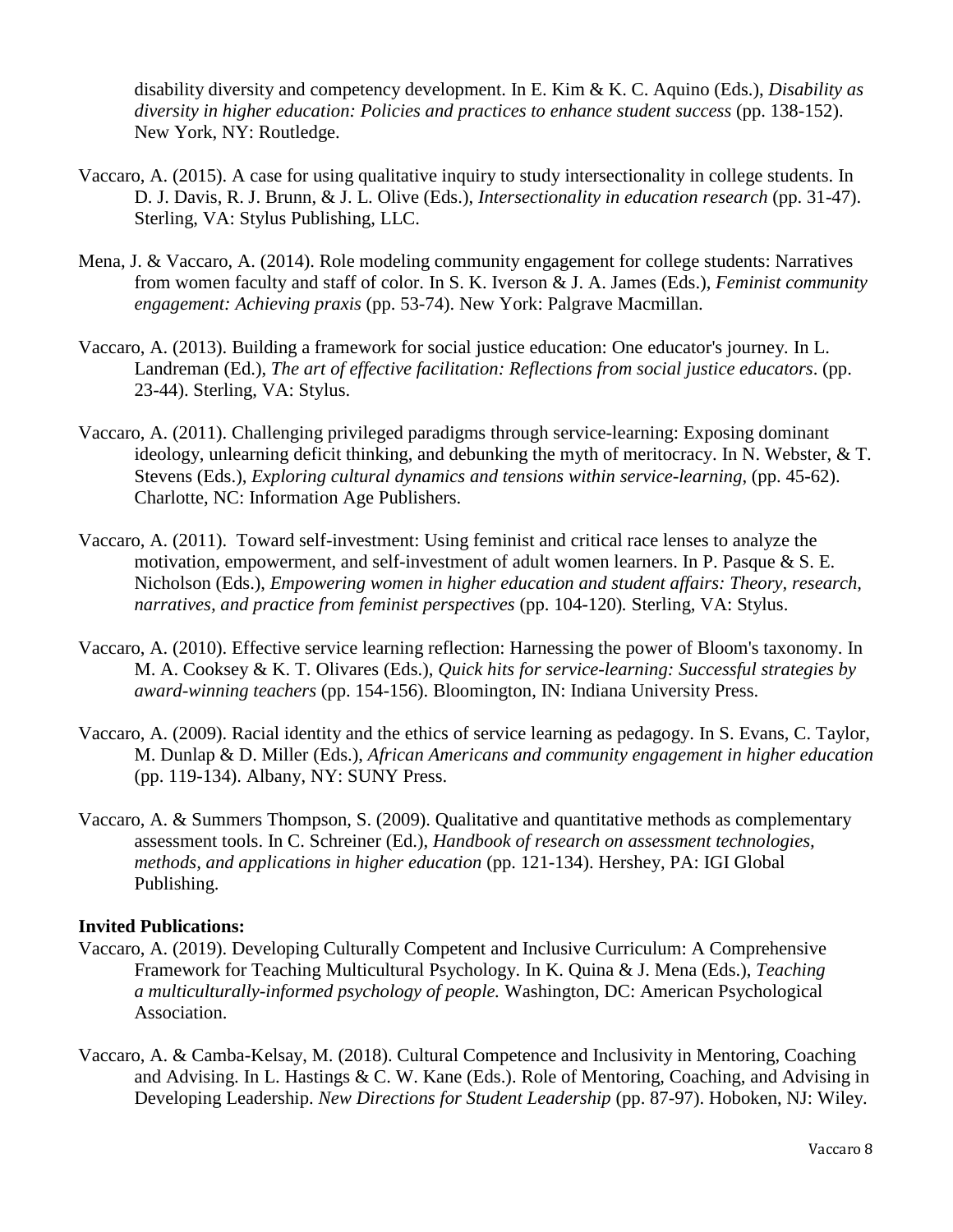- Vaccaro, A., Russel, E. I., Koob, R. M. (2015). MIoSG Students in Campus Contexts: An Emergent Model. In Stewart, D-L., Renn, K. A., & Brazelton, G. B. (Eds.) LGBTQ Students in Higher Education, *New directions for student services* (152) (pp. 25-39)*.* San Francisco, CA; Jossey-Bass.
- Vaccaro, A., Kimball, E., Wells, R. S., & Ostiguy, B. (2015). Researching Students with Disabilities: The Importance of Critical Perspectives. In R. S. Wells & F. K. Stage (Eds.), *New Directions for Institutional Research: No. 163. New Scholarship in Critical Quantitative Research, Part II: New Populations, Approaches, and Challenges* (pp. 25-41). San Francisco, CA: Jossey-Bass.
- Vaccaro, A., Wilson, N., & Harper, R. (2010). Microaggressions on campus: Experiences of nontraditional age women of color. In R. Harper & N. L. Wilson (Eds.), *More than listening: A casebook for using counseling skills in student affairs work (pp. 227-252).* Washington, D.C.: NASPA.
- Vaccaro, A. (2010). Still chilly in 2010: The climate experiences of women from diverse backgrounds. *On Campus with Women*. Washington, D.C.: American Association of Colleges and Universities.
- Vaccaro, A. (2006). Gay, lesbian, bisexual, and transgender students: Special issues and developmental concerns. In L. A. Gohn, & G. A. Albin (Eds.), *Understanding college student subpopulations: A guide for student affairs professionals*. Washington, D.C.: NASPA.

#### **Reports:**

- Vaccaro, A., Lee, M. Kimball, E., Cox, B., Abes, E., Banerjee, M. Broido, E., Brown, K. Crawford, L., Kim, E., Kraus, A., Madaus, J., Marine, S., Miller, R., Newman, L., Peña, E., Stapleton, L. Webb, T., Wells, R., Wessel, R., Zilvinskis, J. & Locklin, B. (2018). Making disability visible in higher education research: Documenting qualitative, quantitative and theoretical issues and solutions. A report submitted to the Spencer Foundation.
- Vaccaro, A., Kimball, E., Cox, B., Lee, M., Zilvinskis, J., Wessel, R., Wells, R., Webb, T., Stapleton, L., Peña, E., Newman, L., Miller, R., Marine, S., Madaus, J., Kraus, A., Kim,E., Crawford, L., Brown, K., Broido, E., Banerjee, M., Abes, E. & Locklin, B. (2018, October). A research agenda for quantitative, qualitative, and theoretical higher education disability scholarship. A report submitted to the Spencer Foundation.

### **SCHOLARLY RECOGNITION & AWARDS**

2018 NASPA Pillar of the Profession (Scholarly/Service/Teaching)

2017 NASPA George D. Kuh Award for Outstanding Contribution to Literature and/or Research Award

2016 NASPA (Region 1) Outstanding Contribution to Literature and/or Research Award

2013 ACPA Recognition of Service Through Disability Scholarship and Research

2010 Alex Charter's Research Award, Association of Continuing Higher Education (ACHE)

2006 Allan Phinister Award (Dissertation Award), University of Denver, Higher Education Program

2002 William H. Key Award for Outstanding Work in Applied Sociology, University of Denver, Department of Sociology

1996 Outstanding Student in Student Affairs and Higher Education Program, Indiana University of Pennsylvania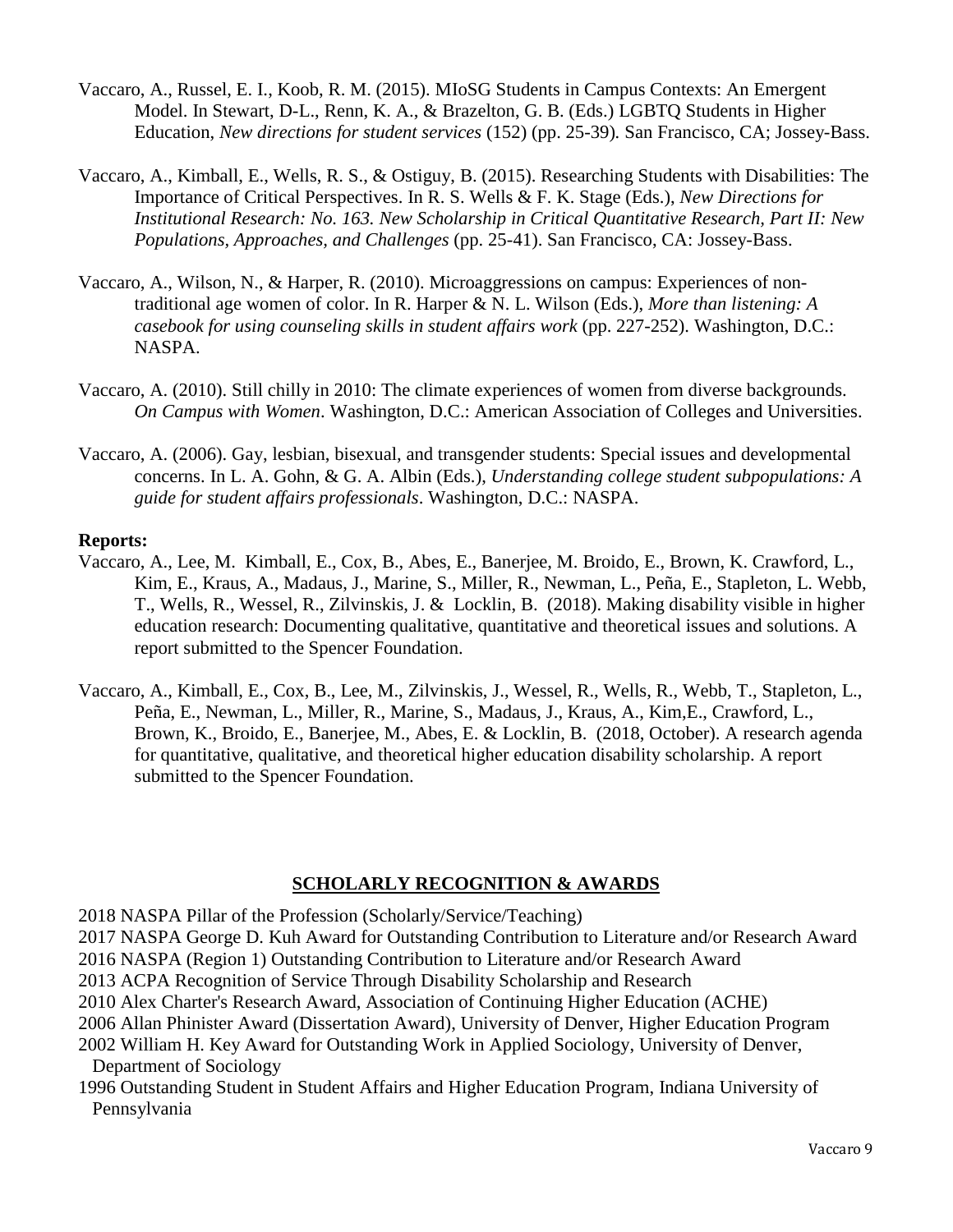# **DIVERSITY & HIGHER EDUCATION AWARDS**

Faculty Diversity Award. (2013). University of Rhode Island, Multicultural Center Mentor of the Year Award. (2013). University of Rhode Island, Gender and Sexuality Center Distinguished Accomplishment Award. (2012). NASPA, Region 1 Leadership Educator Award. (2011). Omicron Delta Kappa Society, University of Rhode Island Chapter Making a Difference in an LGBT World. (2008). Queer GALA Committee, University of Denver Extraordinary Collaborator Award. (2006). Partners in Learning, University of Denver Support of Women. (2004, 2005, 2007). Undergraduate Women's Council, University of Denver Outstanding Ally Award. (2003). Center for Multicultural Excellence, University of Denver Outstanding Staff Member. (2003). Center for Multicultural Excellence, University of Denver Ally Award. (2001). Latino Student Association, University of Denver Women's Leadership Award. (1995). Indiana University of Pennsylvania

# **REFEREED NATIONAL PRESENTATIONS**

- Lee, M., Tissi-Gassoway, N., Kimball, E. W., Vaccaro, A. & Newman, B. M. (2018, November). *How gender- and ability-based oppressions intersect to shape the lives of college students with disabilities.* Research presented at the annual meeting of the Association of the Study of Higher Education (ASHE), Tampa, Florida.
- Miller, R. A., Forester, R., Vaccaro, A., & Kimball, E. W. (2018, November). *"It's dude culture": Students with minoritized sexual/gender identities navigating STEM majors.* Research presented at the annual meeting of the Association of the Study of Higher Education (ASHE), Tampa, Florida.
- Vaccaro, A. & Camba-Kelsay, M. J. (2018, March). *Undergraduates leading for social change: Critically examining manifestations of intersectionality, power, and privilege*. Research presented at the annual NASPA Convention, Philadelphia, PA.
- Hale, P. H. & Vaccaro, A. (2018, March). *Campus LGBTQ+ groups for faculty and staff: Examining motivations, benefits, and challenges.* Research presented at the annual NASPA Convention, Philadelphia, PA.
- Vaccaro, A., Kimball, E. W., Newman, B. M., Moore, A. M. & Troiano, P. F. (2017, November). *Collegiate purpose and career development at the intersections of disability and social class.*  Research presented at the annual meeting of the Association of the Study of Higher Education (ASHE), Houston, Texas.
- Vaccaro, A., Kimball, E. K., Fox, A., Tissi-Gassoway, N., Newman, B., Troiano, P. & Moore, A. (2017, March). *Theorizing identity development for college students with disabilities: Insights about environmental contexts, ableism, meaning-making, labels, and intersectionality.*  Research presented at the annual NASPA Convention, San Antonio, Texas.
- Vaccaro, A. Newman, B. M., Kimball, E., Moore, A. M. & Troiano, P. F. (2017, March). *College students with disabilities developing a sense of purpose*. Research presented at the annual NASPA Convention, San Antonio, Texas.
- Vaccaro 10 Vaccaro, A. & Camba-Kelsay, M. J. (2017, March). *Centering women of color in academic counterspaces: Lessons learned from students and the writing process.* A research presentation at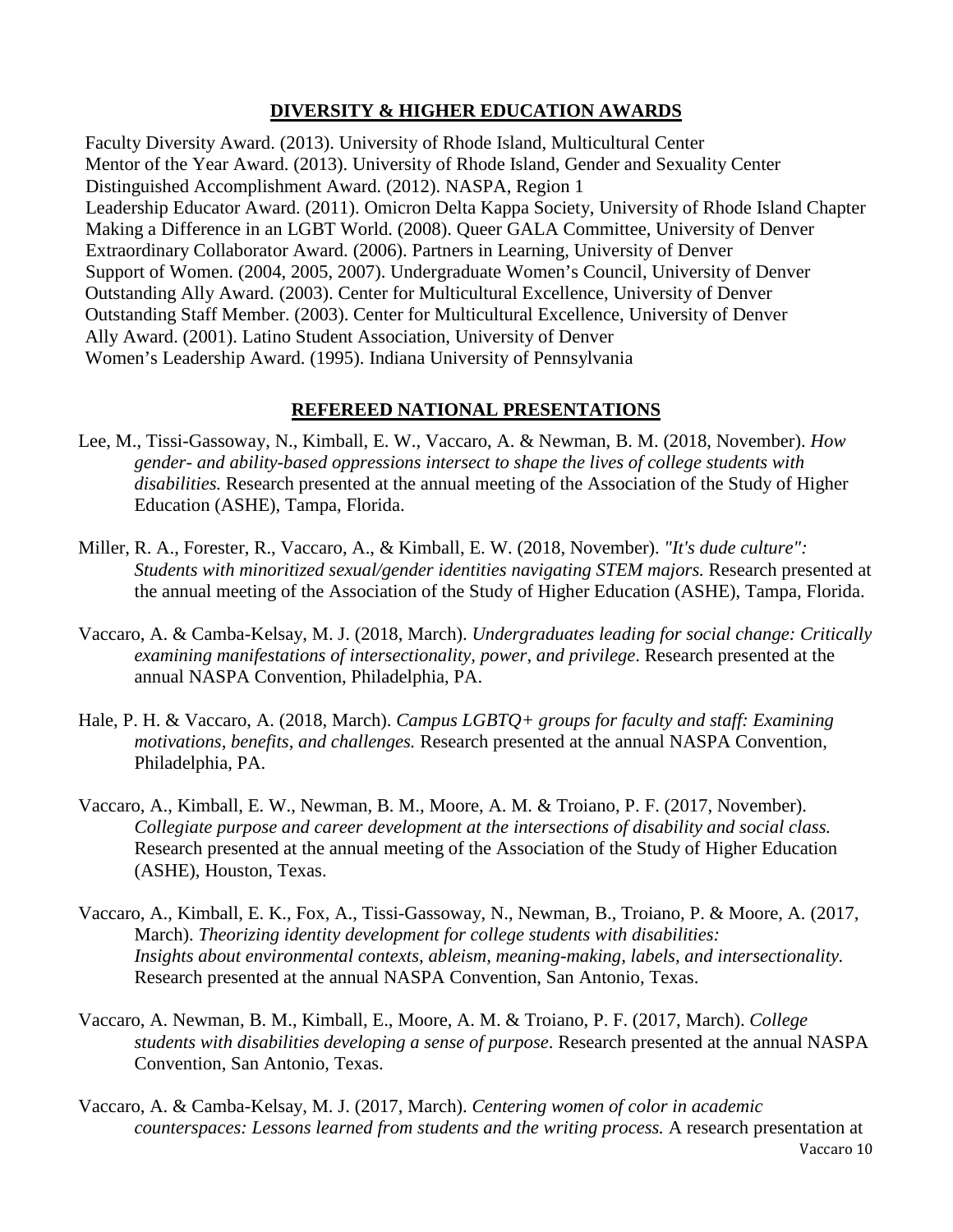the annual NASPA Convention, San Antonio, Texas.

- Kimball, E.K., Vaccaro, A. Tissi-Gassoway, N., Bobot, D., Newman, B. M., Moore, A. M. & Troiano, P.F. (2016, November). *Gender, sexuality and (dis)ability: Queer and crip perspectives on the experiences of students with disabilities.* Research presented at the annual meeting of the Association of the Study of Higher Education (ASHE), Columbus, Ohio.
- Vaccaro, A. Newman, B. M., Kimball, E., Moore, A. M. & Troiano, P. F. (2016, November). *College students with disabilities developing a sense of purpose*. Research presented at the annual meeting of the Association of the Study of Higher Education (ASHE), Columbus, Ohio.
- Vaccaro, A. & Kimball, E.K., Moore, A. M., Troiano, P. F. & Newman, B. M., (2015, November). *Advocacy to resistance: A grounded theory model of activism by students with disabilities.* A paper presented at the annual meeting of the Association of the Study of Higher Education (ASHE), Denver, Colorado.
- Vaccaro, A. Kimball, E.K. & Vargas, N. (2015, March). *(Re)constructing disability on college campuses: The perceptions of student affairs practitioners on a diverse population.* A paper presented at the annual NASPA Convention, New Orleans, Louisiana.
- Daly-Cano, M. Newman, B. & Vaccaro, A. (2015). *The development of self-advocacy in the transition to college: Narratives from first-year college students with disabilities.* A poster presented at the SRCD Biennial Meeting, Philadelphia, Pennsylvania.
- Vaccaro, A. (2014, April). *A case for using qualitative inquiry to study intersectionality in college students*. A paper presented as part of a symposium about *Exploring the Potential: Intersectionality Research in Education*, at the AERA Annual Meeting, Philadelphia, Pennsylvania.
- Vaccaro, A., Daly-Cano, M. & Newman, B. (2014, March). *A Sense of belonging among college students with disabilities: An emergent theoretical model.* A scholarly paper presentation at the annual NASPA Convention, Baltimore, Maryland.
- Vaccaro, A., Adams, S. K., Kisler, T. S., & Newman, B.M. (2014, March). *Social media use into and through the first year of college.* A scholarly paper presentation at the annual NASPA Convention, Baltimore, Maryland.
- McCoy, B. & Vaccaro, A. (2014, March). *Assessing when it is time to do something different.* A presentation at the annual NASPA Convention, Baltimore, Maryland.
- Vaccaro, A. (2013, November). *Does my story belong? Student silence in a diverse classroom*. A paper presented at the annual meeting of the Association of the Study of Higher Education (ASHE), St. Louis, Missouri.
- Vaccaro, A. & Newman, B. M. (2013, November). *The development of a sense of belonging for privileged and minoritized students: An emerging model.* A paper presented at the annual meeting of the Association of the Study of Higher Education (ASHE), St. Louis, Missouri.

Vaccaro, A. & Camba-Kelsay, M. J. (2013, March). *Comparing oppressions in a campus counterspace:*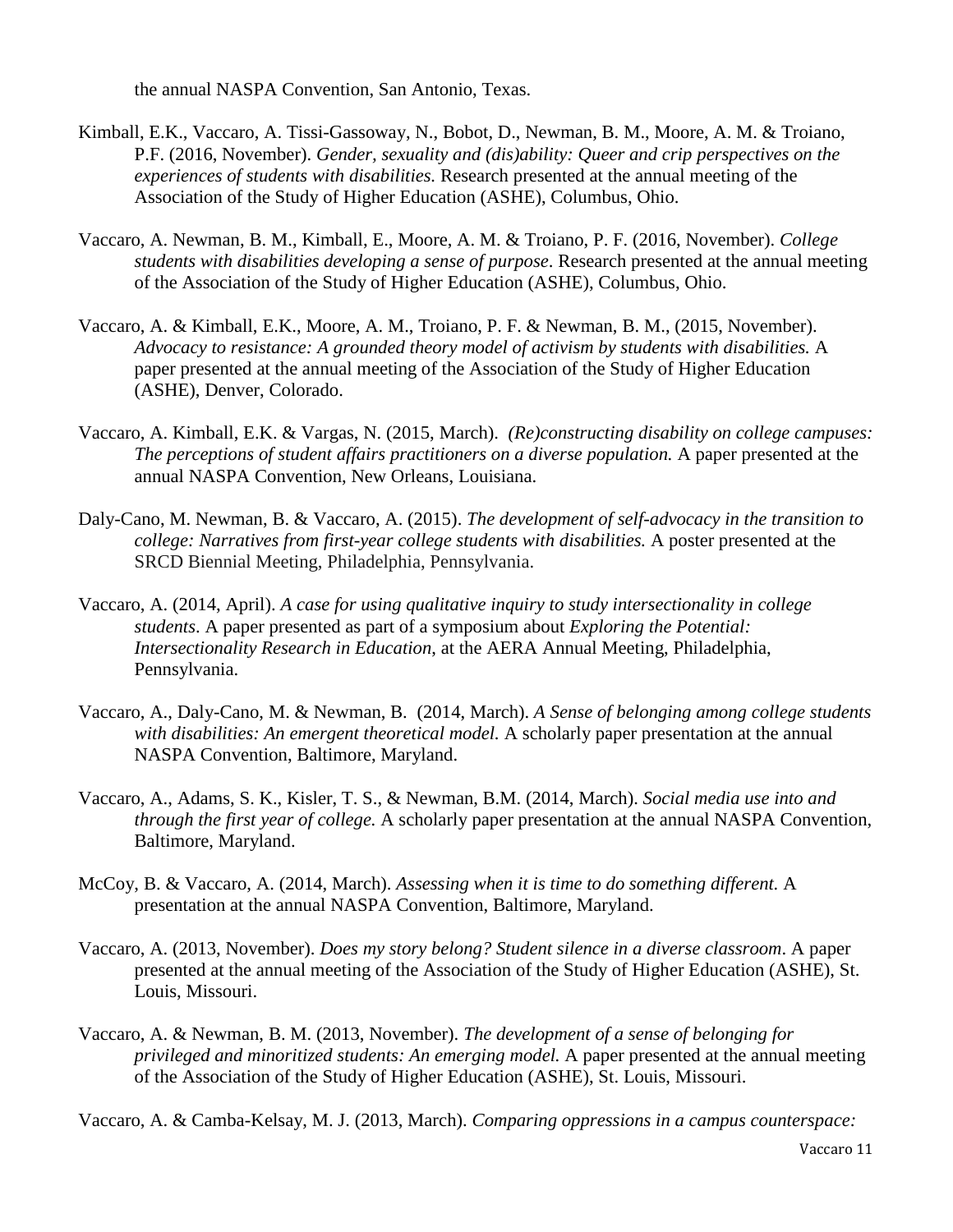*Student stories.* Research presented at the annual NASPA Convention, Orlando, Florida.

- Vaccaro, A., McCoy, B., & Siegel, M. (2013, March). *Decisions matter: Teaching novice professionals how to make effective decisions.* A presentation at the annual NASPA Convention, Orlando, Florida.
- Vaccaro, A. (2012, November). *A case for using qualitative inquiry to study intersectionality in college students*. Symposium Paper Presented at the annual meeting of the Association of the Study of Higher Education, Las Vegas, Nevada.
- Mena, J. & Vaccaro, A. (2012, August). *We accept you… but: Relationships and self-esteem development among LGBQ young adults.* Poster presented at the 120th Annual Convention of the American Psychological Association, Orlando, Florida.
- Vaccaro, A. & Camba, M. J. (2012, March). *No one wants to be called a racist.* Research presented at the annual NASPA Convention, Phoenix, Arizona.
- Vaccaro, A. (2011, November)*. Understanding LGBTQ campus climate: A microclimate analysis.* Research presented at the NASPA Multicultural Institute, Atlanta, Georgia.
- Vaccaro, A. (2011, November). *My story isn't good enough: Silence in a diverse classroom*. Research presented at the NASPA Multicultural Institute, Atlanta, Georgia.
- Vaccaro, A. (2011, October). *Harnessing the power of diversity in continuing education classrooms*. Research presented at the annual meeting of the Association of Continuing Higher Education, Orlando, Florida.
- Vaccaro, A. (2011, August). *Shades of privilege among the marginalized: How positional privilege divides faculty and staff in higher education institutions.* Paper presented at the Pedagogy of Privilege Conference, Denver, Colorado.
- Vaccaro, A. Tedesco, A., & Newman, B. (2011, March). *You want me to find a life of purpose? I just want to have fun!* Research presented at the annual NASPA Convention, Philadelphia, Pennsylvania.
- Mena, J. & Vaccaro, A. (2010, June). *What can we learn from the stories of queer students of color in college about social support, self care, drive to help others and mental health?* Paper presented at the American Psychological Association, Division 45 (Ethnic and Minority Issues) Conference, Ann Arbor, Michigan.
- Vaccaro, A. (2010, March). *When campus partners are racist: Challenges in creating authentic partnerships.* Research presented at the annual ACPA Convention, Boston, Massachusetts.
- Vaccaro, A. (2009, October). *Sisterhood is overrated: Women administrators and faculty on the realities of surviving a chilly climate.* Paper presented at the Succeeding as Women in Higher Education Conference, Cortland, New York.
- Vaccaro, A. (2009, March). *Ending aversive racism and microaggressions in higher education: An essential element of social sustainability*. Research presented at the annual NASPA Convention,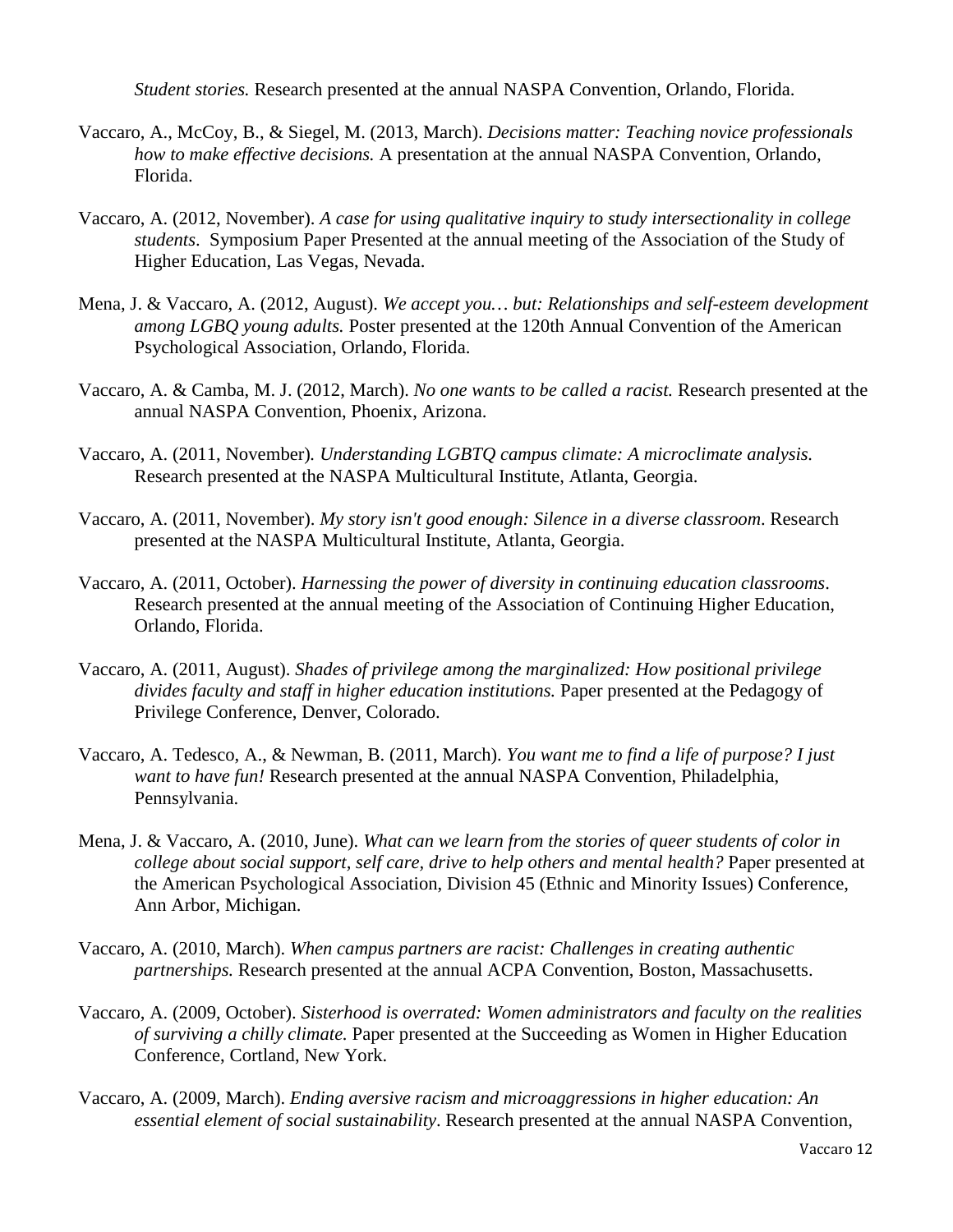Seattle, Washington.

- Vaccaro, A. & Austin, C. (2008, March). *Using the power of community based research to meet higher education needs: A working session*. A pre-conference session at the annual NASPA Convention, Boston, Massachusetts.
- Vaccaro, A. (2008, February). *Queer campus groups: Students, staff and faculty.* Research presented at the ACPA Multiple Identities Conference, St. Louis, Missouri.
- Vaccaro, A. (2008, February). *Understanding engagement through intersections of gender, racial identity and age.* Research presented at the ACPA Multiple Identities Conference, St. Louis, Missouri.
- Vaccaro, A. (2007, October). *The ethics of service learning: Racial identity and the implications of sending white students into communities of color*. Paper presented at the American Association of Colleges and Universities Civic Learning at the Intersections Conference, Denver, Colorado.
- Vaccaro, A. (2007, March). *When non-traditional women invest in themselves: Results from a qualitative study*. Research presented at the NASPA/ACPA Joint National Convention, Orlando, Florida.
- Vaccaro, A. (2006, October). *Living & learning communities: The whole is greater than the sum of its parts.* A presentation at the American Association of Colleges and Universities National Learning Communities Conference, Syracuse, New York.
- Vaccaro, A. & Wright, S. P. (2005, October). The *whole is greater than the sum of its parts.* Poster presented at the American Association of Colleges and Universities National Conference on Integrated Learning, Denver, Colorado.
- Vaccaro, A. (2004, March). *Feminism and activism are not dead.* Research presented at the annual NASPA Convention, Denver, Colorado.
- Vaccaro, A. (2003, April). *Living the examined life: Residential learning communities.* A poster presented at the American Association of Colleges and Universities National Conference on Learning Communities, Phoenix, Arizona.
- Vaccaro, A. (2000, October). *Teaching about oppression*. A paper presented at the American Association of Colleges and Universities National Diversity and Learning Conference, Pittsburgh, Pennsylvania.

### **REFEREED REGIONAL PRESENTATIONS**

- Hale, P. H. & Vaccaro, A. (2018, November). *Promoting Inclusion Though Faculty and Staff Affinity Groups on Campus.* Research presented at the NASPA Region 1 Conference, Providence, RI.
- Vaccaro, A. Newman, B. M., Kimball, E., Moore, A. M. & Troiano, P. F. (2016, November). *College students with disabilities developing a sense of purpose*. A paper presented at the NASPA Region 1 Conference, Burlington, Vermont.
- Kimball, E., Vaccaro, A., Moore, A. M., Newman, B. M., & Troiano, P. F. (2016, November*). Rethinking activism: Lessons learned from college students with disabilities*. A paper presented at the NASPA Region 1 Conference, Burlington, Vermont.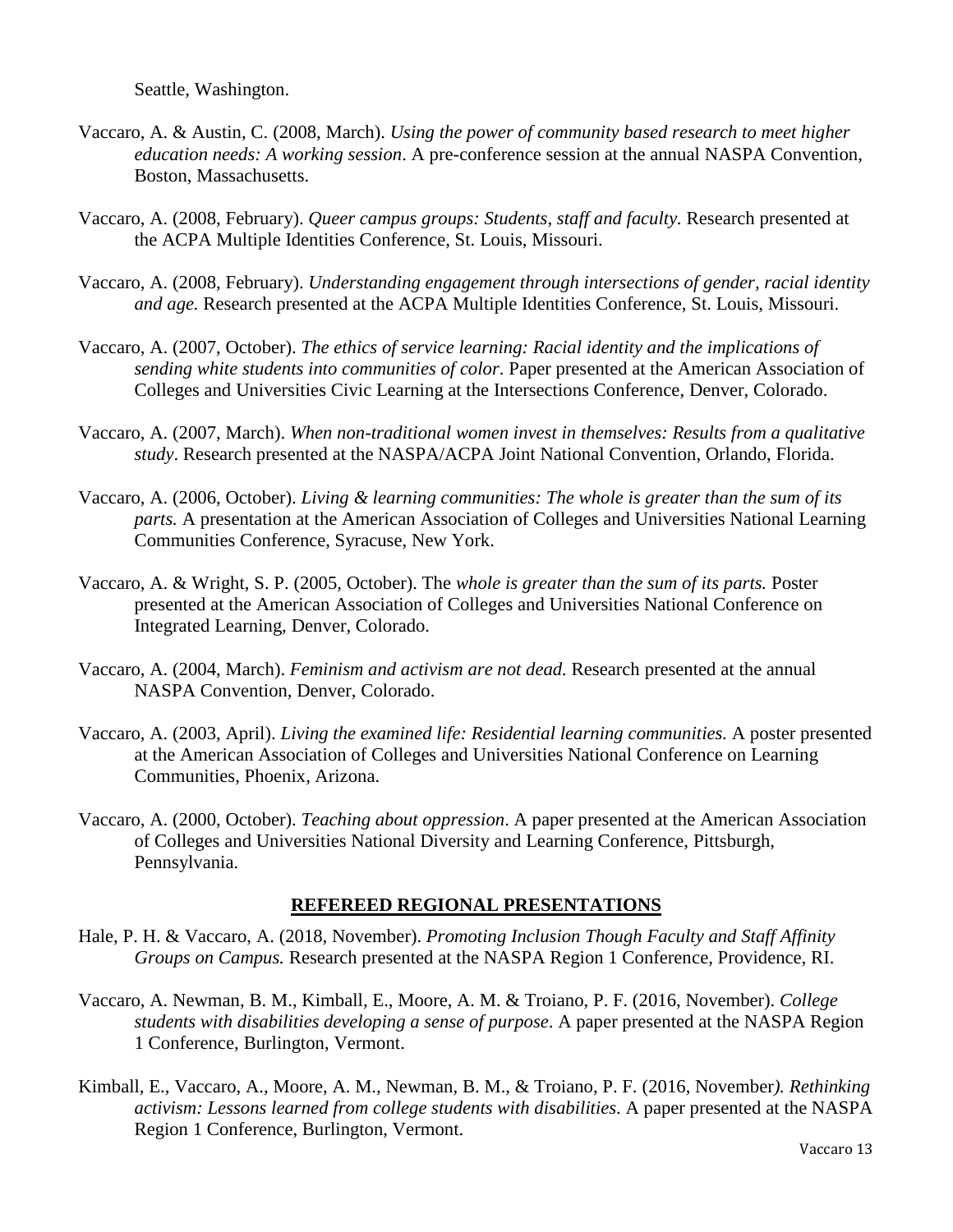- Vaccaro, A. (2015, November). *Honoring diversity among student veterans: Avoiding one-size-fits all perspectives.* Research presented at the NASPA Region 1 Conference, Manchester, New Hampshire.
- Vaccaro, A. & Kimball, E. W. (2015, November). *Student affairs professionals supporting students with disabilities.* Research presented at the NASPA Region 1 Conference, Manchester, New Hampshire.
- Vaccaro, A., Russell, A., & Koob, R. (2015, November). *MIoSG students in Campus Contexts: An Emergent Model.* A paper presented at the NASPA Region 1 Conference, Manchester, New Hampshire.
- Kimball, E.W., Vaccaro, A. & Vargas, N. (2014, November). *Research in action with student affairs professionals: Disability awareness knowledge & skills.* Action research facilitated at the NASPA Region 1 Conference, Newport, Rhode Island.
- Vaccaro, A. & Camba-Kelsay, M. (2013, November). *I'm more oppressed! Counterspace dialogues between men and women of color*. Research presented at the NASPA Region 1 Conference, Rockport, Maine.
- McCoy, B. & Vaccaro, A. (2013, November). *Assessing when it is time to do something different*. A paper presented at the NASPA Region 1 Conference, Rockport, Maine.
- Vaccaro, A. (2012, November). *Assessing department microclimates for LGBT people: Using a safe space audit.* Research presented at the NASPA Region 1 Conference, Mystic, and Connecticut.
- Vaccaro, A., McCoy, B., Champagne, D., & Siegel, M. (2012, November). *A new decision making framework: A sneak preview.* A presentation at the NASPA Region 1 Conference, Mystic, Connecticut.
- August, G., Vaccaro, A., & Kennedy, M. S. (2012, March). *From straight-laced to a safe space: Shifting the cultural paradigm of schools and communities.* A presentation at the annual True Colors Conference, Storrs, Connecticut.
- Vaccaro, A. & Camba, M. J. (2011, November). *Student hopes and fears in a diverse classroom*. Research presented at the NASPA Region 1 Conference, Sturbridge, Massachusetts.
- Vaccaro, A. (2010, November). *Engaging faculty and staff in inclusive practice*. Research presented at the ACPA On the Road Conference, New London, Connecticut.
- Vaccaro, A., Tedesco, A., & Newman, B. (2010, November). *First-year students' sense of belonging: The importance of having fun.* Research presented at the NASPA Region 1 Conference, Manchester, New Hampshire.
- Vaccaro, A. (2010, March). *Writing for diversity and social justice.* A presentation at the Rhode Island Writing Project Annual Spring Conference, Providence, Rhode Island.

Vaccaro, A. (2009, November). *Women of color on racism and change: One white person at a time.*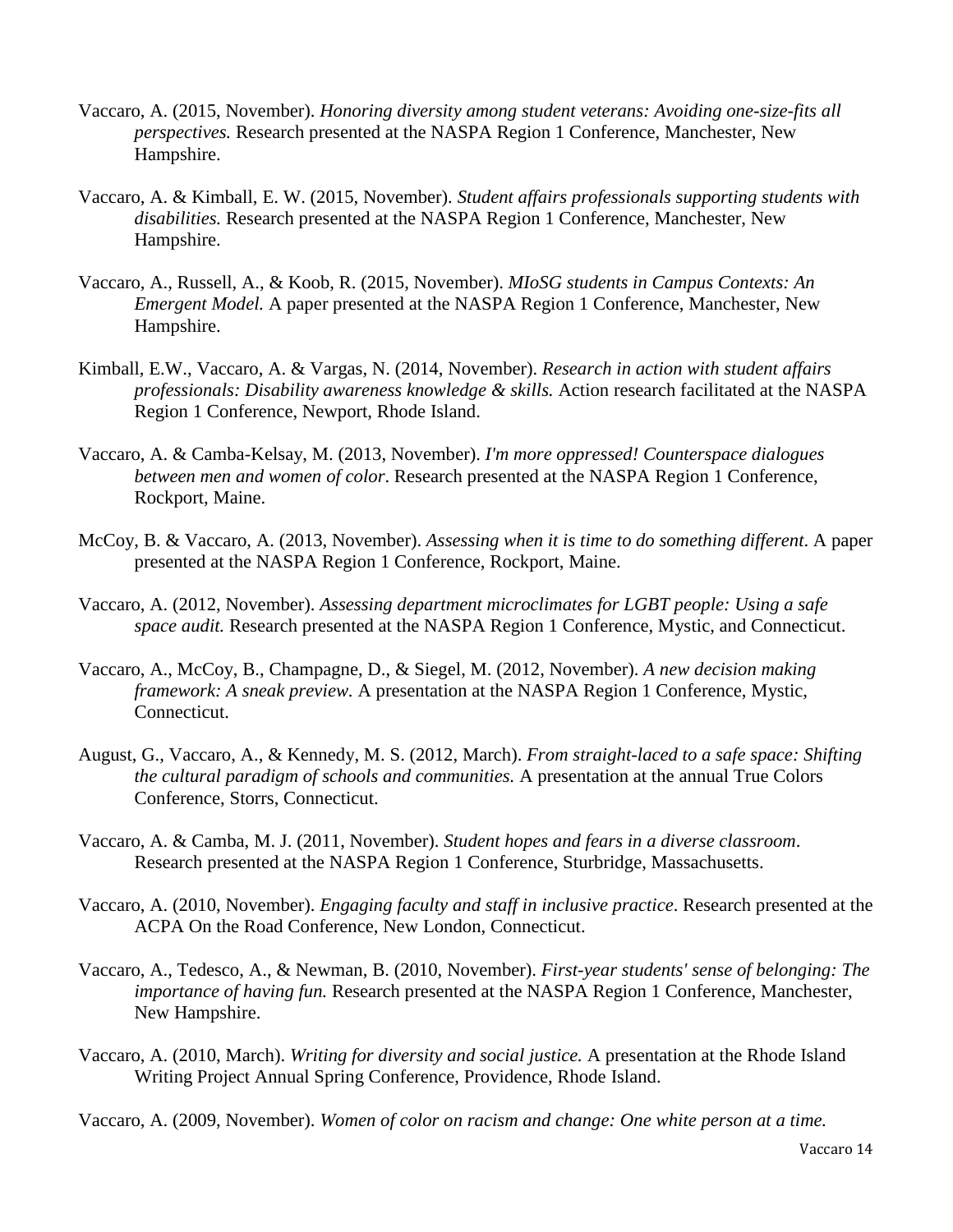Research presented at the NASPA Region 1 Conference, Newport, Rhode Island.

- Vaccaro, A. (2009, November). *The impact of racism on learning: Stories from undergraduate women of color.* Research presented at the Promising Practices Annual Conference, Providence, Rhode Island.
- Vaccaro, A. (2008, November). *Making a difference in the lives of queer students of color*. Research presented at the NASPA Region 1 Conference, Cape Cod, Massachusetts.
- Vaccaro, A. (2008, February). *Creating inclusive environments for GLBT students, faculty and staff: Results from a qualitative study.* Research presented at the College Personnel Association of Colorado Conference, Denver, Colorado.
- Vaccaro, A. (2007, January). *NSSE differences between LLC & non-LLC students.* Research presented at the College Personnel Association of Colorado Conference, Boulder, Colorado.
- Vaccaro, A. (2007, January). *Sustainability and professional development.* A presentation at the College Personnel Association of Colorado Conference, Boulder, Colorado.
- Vaccaro, A. (2005, January). *White identity development: Anger, guilt, shame and hostility.* A presentation at the College Personnel Association of Colorado Conference, Denver, Colorado.
- Vaccaro, A. (2004, February). *Women's groups on campus*. Research presented at the College Personnel Association of Colorado Conference, Denver, Colorado.
- Vaccaro, A. (1996, Spring). *Conflict management*. A presentation at the Regional Student Leadership Conference, Slippery Rock, Pennsylvania.
- Vaccaro, A. (1995). *Effective programming*. A presentation at the Regional Student Leadership Conference, Bradford, Pennsylvania.
- Vaccaro, A. (1993). *Multicultural education workshop.* A presentation at the National Education Association (NEA) Regional Meeting, Castleton, Vermont.

### **LOCAL PRESENTATIONS**

- Vaccaro, A. & Camba-Kelsay, M. J. (2017, April). Book Talk: *Centering women of color in academic counterspaces: A critical race analysis of teaching, learning, and classroom dynamics.* Sponsored by the Community, Equity and Diversity Office at URI. Kingston, Rhode Island.
- Vaccaro, A. & Camba-Kelsay, M. J. (2016, October). *Leading for social change: A critical race analysis of leadership perspectives from diverse undergraduates.* Research presented at the URI Diversity Week, Kingston, Rhode Island.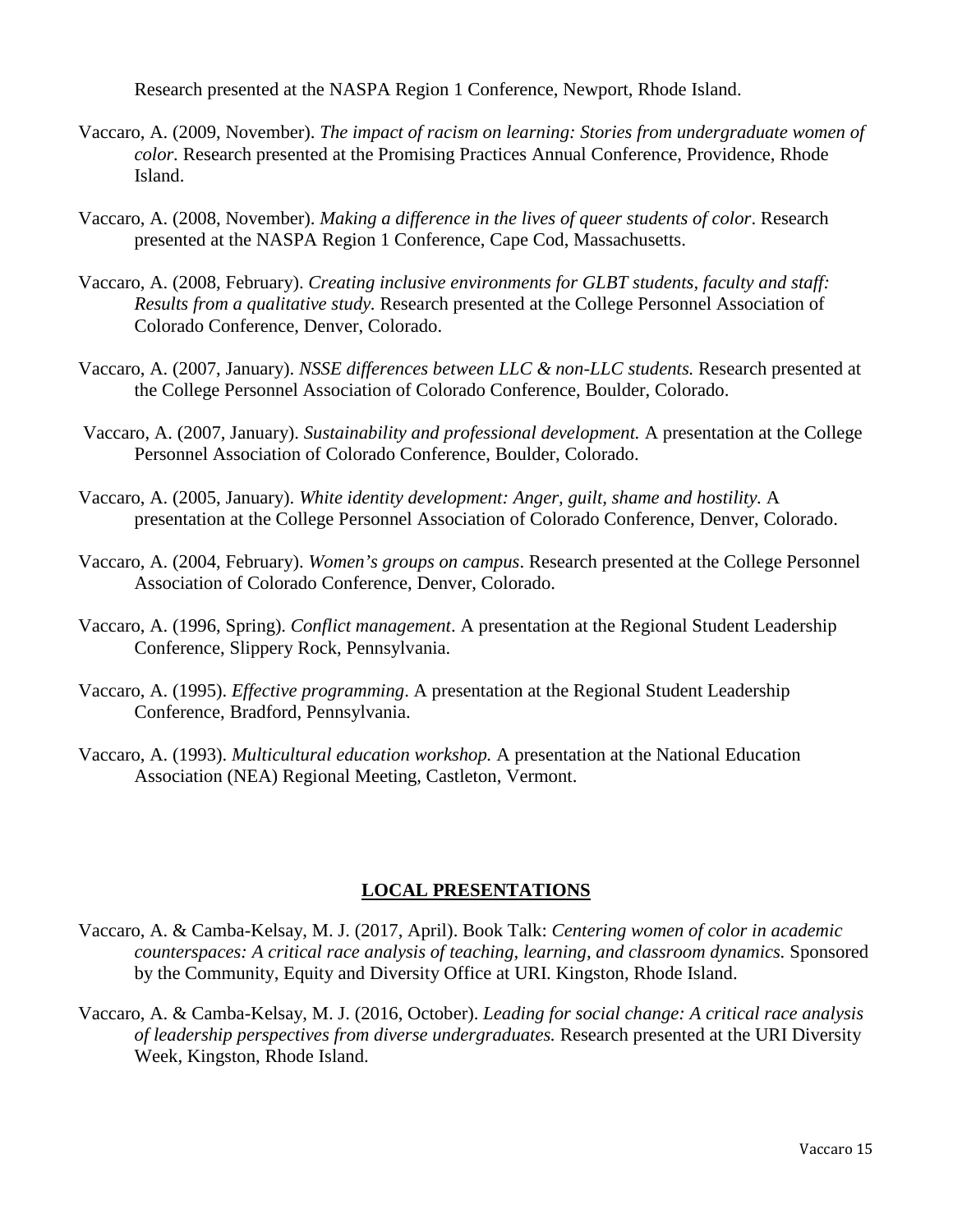- Vaccaro, A. (2016, April). *Researching campus racism as a white scholar.* Food for Thought: Navigating Racism on Campus. A Research Series Sponsored by the URI Graduate School. Kingston, Rhode Island.
- Vaccaro, A**.** (2013, January). *Supporting LGBT Students on Campus*. Student Affairs Retreat. Roger Williams University. Bristol, Rhode Island.
- Vaccaro, A., August, G., & Kennedy, M.S. (2012, April). *Safe Spaces: Making schools and communities welcoming to LGBT youth*. A book talk at the 18th Annual LGBTIQQ Symposium, Kingston, Rhode Island.
- Walters, D. & Vaccaro, A. (2012, April). *LGBT faculty fellows program: An overview and panel discussion.* A presentation at the 18th Annual LGBTIQQ Symposium, Kingston, Rhode Island.
- Vaccaro, A. & Camba, M. J. (2011, October). *Student hopes and fears in a diverse classroom*. Research presented at the URI Diversity Week, Kingston, Rhode Island.
- Mena, J. & Vaccaro, A. (2011, March). *Tell me you love me no matter what: Relationships and selfesteem among LGBT young adults.* Research presented at the 17th Annual GLBT Symposium, Kingston, Rhode Island.
- Mena, J. & Vaccaro, A. (2010, October). *Queer activists of color and mental health: Social support, coping, burnout, and compassion fatigue.* Research presented at the URI Diversity Week, Kingston, Rhode Island.
- Vaccaro, A. (2010, October). *LGBT baby boomers, gen xers, and millennials: How different are they?* Research presented at the URI Diversity Week, Kingston, Rhode Island.
- Vaccaro, A. (2009, October*). Racism on the contemporary college campus: Stories from women of color of bias without intention.* Research presented at the URI Diversity Week, Kingston, Rhode Island.

### **INVITED STATE, NATIONAL & INTERNATIONAL ENGAGEMENTS**

- **Invited Keynote.** (2019, January). *Building a Culture of Connection: Harnessing the power of campus counterspaces.* Opening keynote presentation at the Dalton Institute on College Student Values. Tallahassee, FL.
- **Invited Presenter.** (2018, August). *Inclusion in the Classroom: Strategies for Faculty*. A presentation to the faculty at Stonehill College. Easton, MA.
- **Invited Presenter.** (2018, August). *Fostering Inclusion: The Role of Campus Leaders.* Presented at a retreat for faculty leaders (e.g., senate, chairs). Stonehill College, Easton, MA.
- **Invited Keynote.** (2018, May). *Fostering Inclusion: Working Within your Sphere of Influence.* Professional Development Conference. Stonehill College, Easton, MA.
- **Invited Presenter.** (2018, April). *Developing a Research Agenda.* A workshop for the NASPA Emerging Faculty Leader Academy. Online.
- **Invited Panelist.** (2018, March). *Doctoral Study from A to Z: Our Experts Tackle it All.* A presentation at the NASPA Annual Doctoral Seminar. Philadelphia, PA.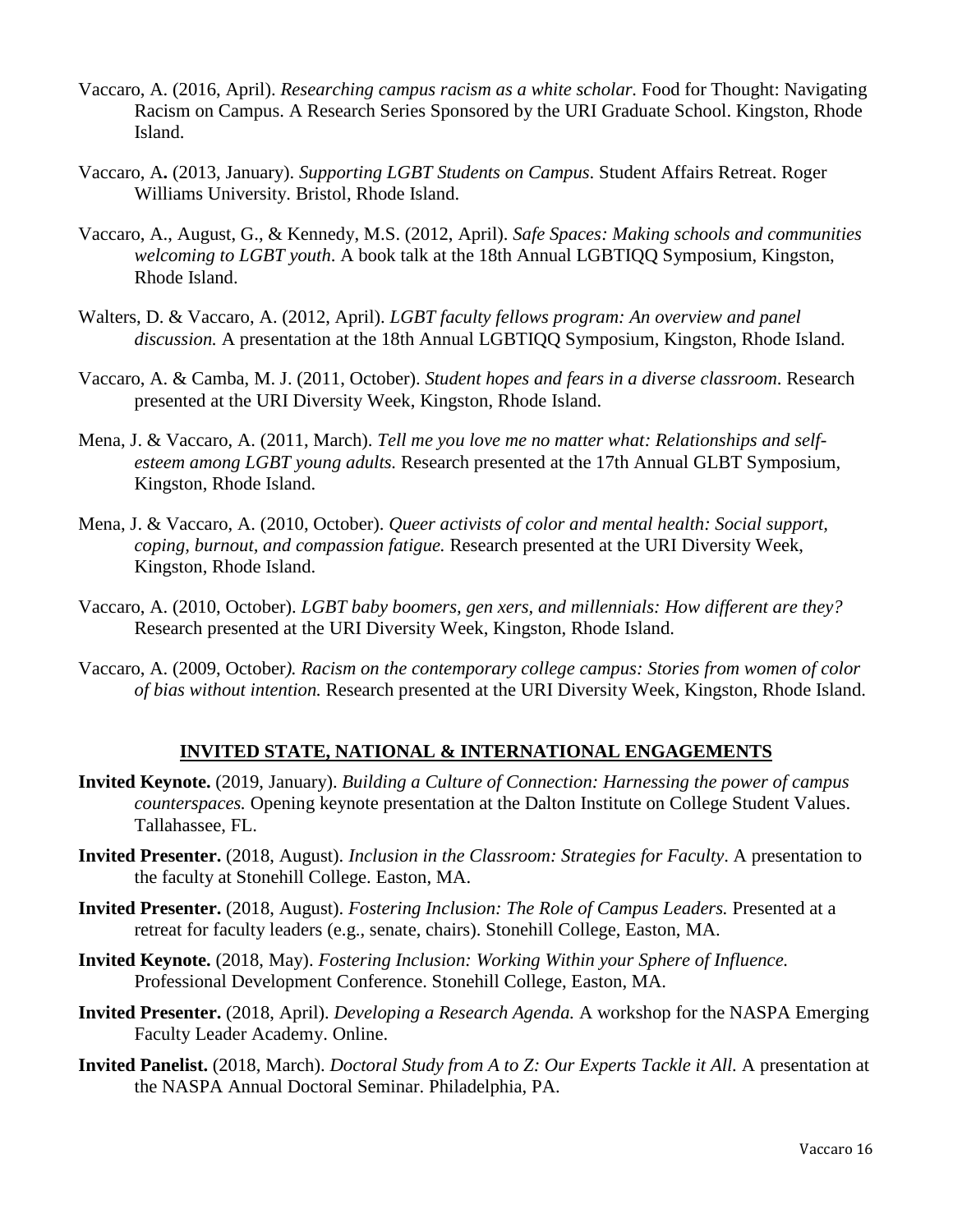- **Invited Panelist.** (2018, March). *Publishing and Presenting Your Research.* A presentation at the NASPA Annual Doctoral Seminar. Philadelphia, PA.
- **Invited Guest Presenter.** (2018, March). *Intersectionality Research.* A presentation to higher education program students at the University of Toronto. Toronto, Canada.
- **Invited Presenter.** (2018, February). *Fostering Coping and Resilience in College Students.*  Massachusetts College of Liberal Arts. North Adams, MA.
- **Invited Symposium Presenter.** (2017, October). *LGBTQ College Students.* An Invited Symposium Presentation at the New England Psychological Association (NEPA). Newton, MA.
- **Invited Presenter.** (2017, September*). Introduction to Inclusion: Creating inclusive Spaces for Diverse Students.* Massachusetts College of Liberal Arts. North Adams, MA.
- **Invited Presenter.** (2017, April). *Cultivating a Long Term Research Agenda.* A workshop for the NASPA Emerging Faculty Leader Academy. Online.
- **Invited Presenter.** (2017, April). *Book Talk about Centering Women of Color in Academic Counterpaces*. The College of the Holy Cross. Worcester, MA.
- **Invited Speaker.** (2017, March). *Doing the Tough Work on the Long Journey toward Socially Justice Praxis*. A SA Speaks talk (Ted talk style). NASPA Annual Convention, San Antonio, TX.
- **Invited Moderator.** (2016, November). *Issues of Promotion and Tenure Panel.* Sponsored by the ASHE Council for the Advancement of Higher Education Programs (CAHEP). Columbus, OH.
- **Invited Panelist.** (2016, November). *Developing and Maintaining a Research Agenda*. Sponsored by the NASPA Region 1 Faculty Council. Burlington, VT.
- **Invited Presenter.** (2015, April). *Action Based Qualitative Research and Intersectionality***.** LGBTQ Scholar of Color Conference. Sponsored by the CUNY CLAGS Center. New York City.
- **Invited Moderator.** (2014, November). *Closing Session with Dr. Arthur Chickering*. NASPA Region 1 Conference, Newport RI.
- **Invited Panelist.** (2014, November). *Learning to Speak Faculty*. A panel presentation at the NASPA Region 1 Conference, Newport, Rhode Island.
- **Invited Presenter.** (2014, September). *Creating a Culture of Empowerment and Leadership for Women.* Mt. Ida College, Newton, Massachusetts.
- **Invited Facilitator.** (2014, June). *Power, Privilege & Identity: Social Justice Education Seminar.*  Supported by an Association of American Colleges & Universities - Bringing Theory to Practice Grant. East Carolina University, Greenville, North Carolina.
- **Invited Webinar Presenter.** (2014, May). *Decisions Matter When Investing in Your Future*. The culminating NASPA session in the "Investing in Your Future" Webinar Series.
- **Invited Workshop Presenter.** (2014, October). *Diversity and Social Justice Workshop*. Department of Residence Life and University of Massachusetts, Lowell, Massachusetts.
- **Invited Workshop Presenter.** (2013, April). *Creating Inclusive and Safe Spaces for LGBT college students in departments and classrooms*. Faculty and Staff Safe Zone II Workshops at Roger Williams University. Bristol, Rhode Island.
- **Invited Featured Speaker.** (2012, November). *Beyond Safe Spaces: Creating Inclusive Programming for LGBT Students*. NACA Northeast Conference. Hartford, Connecticut.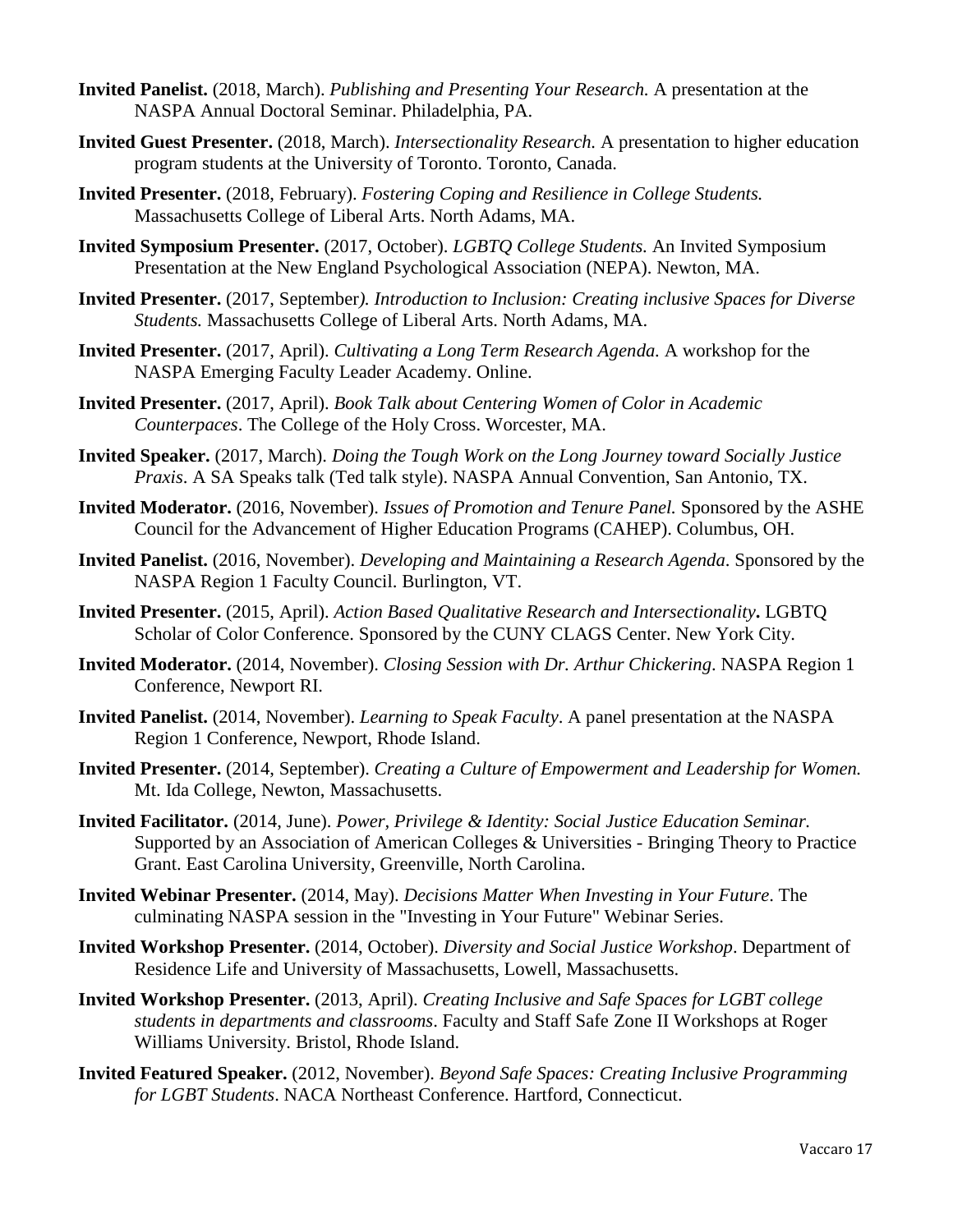- **Invited Scholar-In-Residence.** (2012, October). Book Talk and *Safe Spaces* Presentation. ACUHO-I Annual Meeting. Anaheim, California.
- **Invited Keynote Presenter.** (2012, January). *Navigating Campus Culture, Climate and Politics as a New Professional.* NASPA Region 1 New Professionals Institute. West Hartford, Connecticut.
- **Invited Keynote Presenter.** (2011, November). *Campus Culture, Climate and Politics.* NASPA Region 1 New Professionals Institute. Worcester, Massachusetts.
- **Invited Keynote Presenter.** (2010, November). *Understanding and Appreciation of Campus Climate.* NASPA Region 1 New Professionals Institute. Babson Park, Massachusetts.
- **Invited Discussion Leader.** (2009, December). *NASPA Multicultural Institute*. Dallas, Texas.
- **Invited Presenter.** (2009, March)*. Cultural Difference, Multiple Identities, and Leadership*. Student Leadership Training Series. Rhode Island College, Providence, Rhode Island.
- **Invited Presenter.** (2009, February). *Making a Difference in the Lives of Ethnically Diverse GLBT Students*. Department of Counseling. Roger Williams University. Bristol, Rhode Island.
- **Invited Presenter.** (2009, February). *Dialogues with Students of Color*. The Intercultural Center at Roger Williams University, Bristol, Rhode Island.
- **Invited Presenter.** (2007, June). *Collaboration between Academic and Student Affairs and Creating Effective Learning Communities*. Whitman College, Walla Walla, Washington.
- **Group Leader and Facilitator.** (2007, March). *The Future of Higher Education in Colorado. A Working Forum for Legislators and Higher Education Leaders in Colorado*. Denver, Colorado.
- **Keynote Presenter.** (2003, Spring). *CPAC State Social Justice Workshop*. Denver, Colorado.

## **INVITED CAMPUS AND COMMUNITY ENGAGEMENTS**

- **Invited Presenter.** (2017, 2018, 2019). *LGBTQIA+ Issues in health Fields. Multiple classroom presentations to multiple Kinesiology 123 course sections.* URI. Kingston, RI.
- **Invited Presenter.** (2018, October). *Understanding and Supporting Generation Z Students.* A presentation to the Talent Development Staff. URI. Kingston, RI.
- **Invited Presenter.** (2018, August). *Creating an inclusive classroom: A workshop for New URI Teaching Assistants.* URI Graduate School. Kingston, RI.
- **Invited Presenter.** (2018, April). *Inclusive Research with Human Participants.* A workshop for the Inaugural URI Graduate School Diversity Badge Program. Kingston, RI.
- **Invited Co-Presenter.** (2017, August). *Strategies for Success in Research and Scholarship*. Office of the Provost New Faculty Orientation. Kingston, RI.
- **Invited Presenter.** (2017, April). *Inclusive Research Methods*. A workshop for the Inaugural URI Graduate School Diversity Badge Program. Kingston, RI.
- **Invited Presenter.** (2017, March). *Teaching & Learning for Everyone: Strategies for Inclusion*. A workshop for the URI Student Teachers. Kingston, RI.
- **Invited Co- Presenter.** (2017, February). *What Does it Mean to Be an Ally?* URI Women of Color Conference, Kingston, RI.
- **Invited Co- Presenter.** (2017, February). *Microaggressions on Campus.* URI Women of Color Conference, Kingston, RI.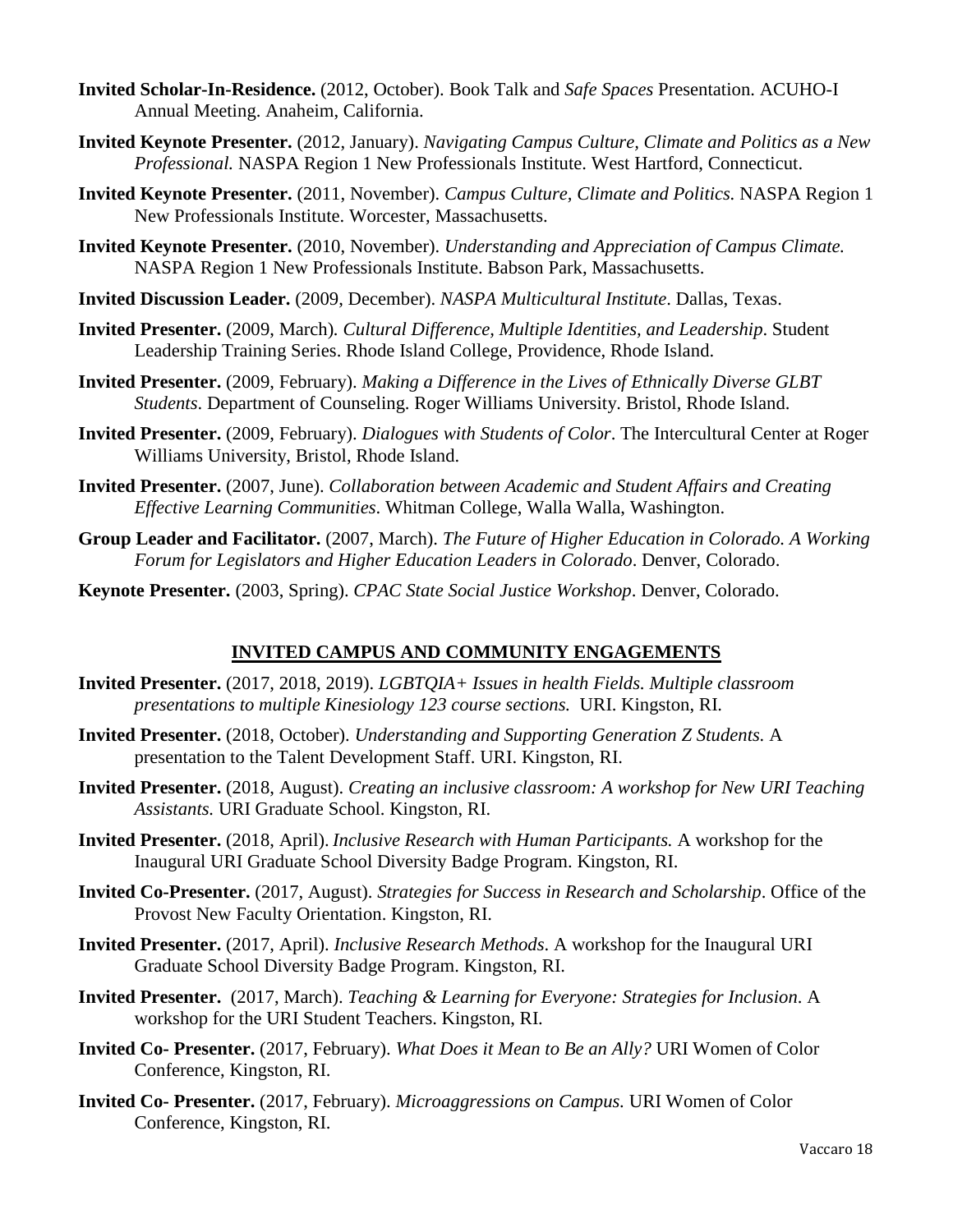- **Invited Plenary Speaker.** (2017, January). *Establishing Practices for an Inclusive Educational Environment*. URI Academic Summit, Sponsored by the URI Provost Office. Kingston, RI.
- **Invited Presenter**. (2016, December). *Facilitating Student Engagement and Activism: Moving Beyond What Students "Know"*. Center for the Advancement of Teaching and Learning, University of Rhode Island. Kingston, RI.
- **Invited Presenter.** (2016, August). *How Can My Class be More Inclusive?* URI Center for the Advancement of Teaching and Learning—New Faculty Workshops. Kingston, RI.
- **Invited Closing Speaker.** (2016, April). *URI Women's Leadership Initiative*. Leading for Change Conference. Kingston, RI
- **Invited Presenter.** (2013, 2015). *Cultural Competence for Faculty.* A workshop for STEM faculty sponsored by the URI Collaborative Explorations in Mathematics and Science Program (CEMS). Kingston, Rhode Island.
- **Invited Panelist.** (2013, September). *Perspectives of the Faculty*. A Tenure and Promotion Panel Sponsored by the American Association of University Professors. Kingston, Rhode Island.
- **Invited Speaker** (2013, April). *Using Qualitative Methods to Study Social Justice Issues in Higher Education.* A Research Presentation at the EDP Colloquium. Kingston, RI.
- **Invited Panelist.** (2012, October). *College of Human Science and Services LGBTQ Fellows Program.*  College Diversity Committees Workshop Sponsored by the URI Division of Academic Affairs Diversity Task Force. Kingston, Rhode Island.
- **Invited Moderator.** (2012, April). *Queer Life after College: Focus on Career.* A Panel sponsored by the URI LGBTIQ2 Alumni and Friends Chapter. 18th Annual LGBTIQQ Symposium, Kingston, Rhode Island.
- **Invited Keynote Speaker.** (2012, April). *Kappa Delta Pi Internal Honor Society Induction Ceremony*. Kingston, Rhode Island.
- **Invited Keynote Speaker.** (2012, April). *Unsung Heroines Award Ceremony.* P.I.N.K Women (A student organization for women of color), Kingston, Rhode Island.
- **Invited Facilitator.** (2011, February). *Using the "URI It Gets Better" Film in Student Affairs Practice*. Student Affairs Professional Development Committee Meeting, Kingston, Rhode Island.
- **Invited Presenter.** (2011, November). *Enhancing our Cultural Competence as Educators.* Presentation to the Council for Exceptional Children, Kingston, Rhode Island.
- **Invited Presenter.** (2011, October). *LGBT Terms and Campus Issues.* Presentation to URI College of Nursing Faculty, Kingston, Rhode Island.
- **Invited Panelist** (2009, July). *Career Paths and Advice to the New Ph.D. Cohort in Education.* University of Rhode Island, Kingston, Rhode Island.
- **Invited Presenter** (2009, April). *Using Critical Race and Feminist Theories to Understand Engagement of Women Students.* Dana Sugher Colloquium. University of Rhode Island, Kingston, Rhode Island.
- **Invited Presenter** (2008, November). *What Graduate Students Should Know as They Navigate the Faculty Job Search Process*. A panel sponsored by the University of Rhode Island Graduate Student Association, Kingston, Rhode Island.
- **Invited Presenter** (2008, October). *Research on Living & Learning Communities*. Presentation to the HSS URI 101 Faculty. Kingston, Rhode Island.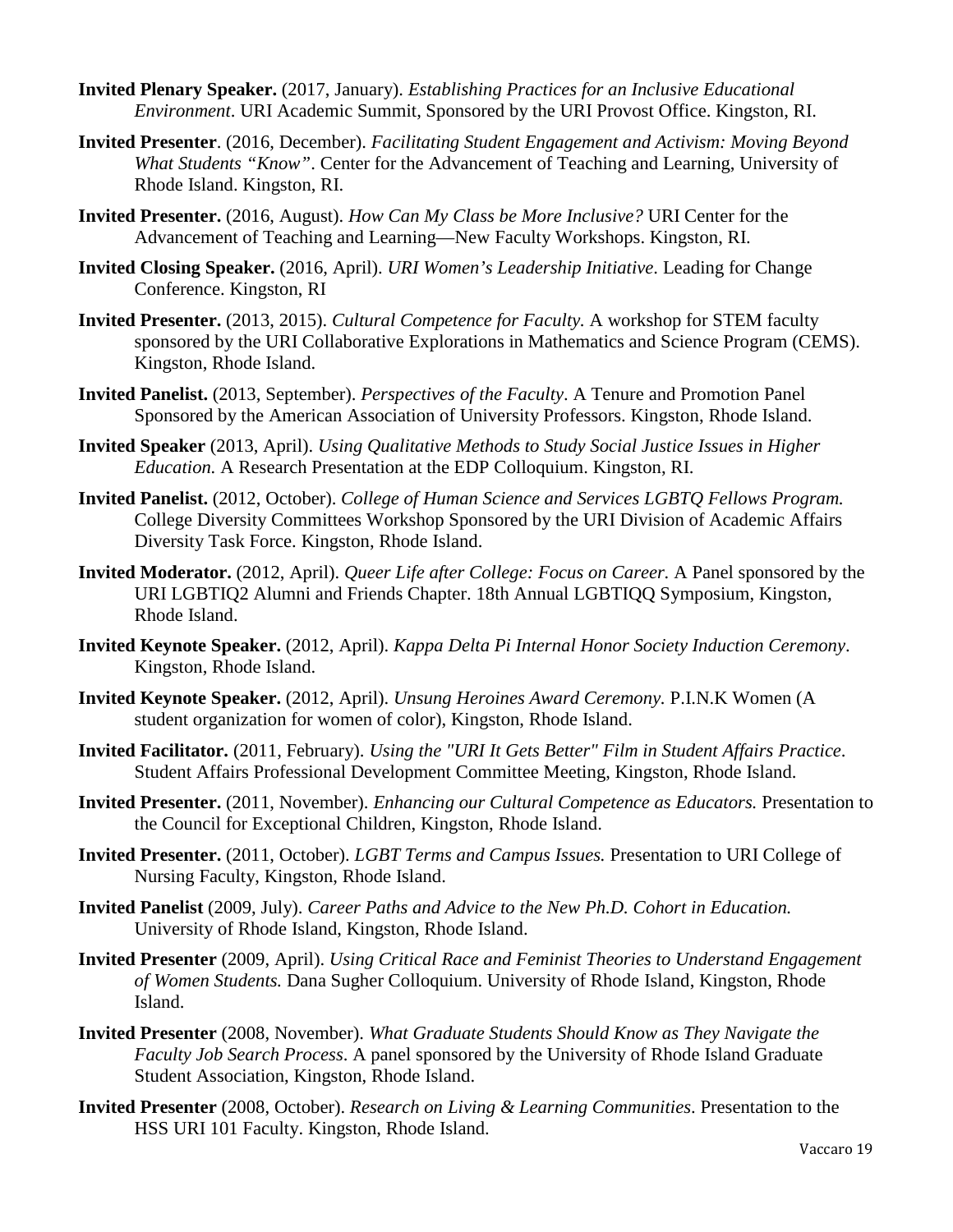- **Invited Presenter** (2008, April). *Issues Facing Queer Students, Faculty and Staff: Findings of a Qualitative Research Study*. Presented to the University of Denver Office of Multicultural Excellence. Denver, Colorado.
- **Invited Workshop Co-Facilitator** (2007, May). *Challenging Conversations: How to Facilitate Discussions about Diversity in the Classroom.* University of Denver Diversity Summit. Denver, Colorado.
- **Invited Workshop Presenter** (2007, October). *Working with Students Outside the Classroom*. Gender and Women's Studies Workshop. Denver, Colorado
- **Invited Presenter** (2007, October). *Social Identity Development and Crafting an Ally Plan*. Lamont Sellers Diversity and Unity Retreat, Winter Park, Colorado.

## **GRANTS**

#### *Under Review*

Vaccaro, A., Miller, R., Kimball, E.& Smith-Orr, C. (2019). A Multi-Institutional Study of LGBTQ Student Experiences in STEM Learning Environments. University of Rhode Island Proposal Development Grant. \$24, 843.

## *Funded*

- Vaccaro, A., Miller, R. & Kimball, E. (2018). Minoritized Sexual and Gender Identities in STEM: An Exploratory Qualitative Analysis of Learning Environments at Three Campuses. ACPA Foundation Grant. \$1000.
- Vaccaro, A., Kimball, E. W. & Miller, R. (2018). Minoritized Sexual and Gender Identities in STEM: An Exploratory Qualitative Analysis of Learning Environments at Three Campuses. NASPA Region 1 Research Grant. \$1000.
- Vaccaro, A., Kimball, E. W & Cox, B. (2017). Making Disability Visible in the Measurement of Post-Secondary Educational Quality. Spencer Foundation Conference Grant for Advancing Education Research, \$50,000.
- Vaccaro, A., & Moore, A., (2015). URI Project Completion Grant. Office of Research and Economic Development. \$3000.
- Vaccaro, A. (2014). Mid-Career Grant. URI College of Human Science and Services \$3500.
- Vaccaro, A., Troiano, P., Kimball, E., Newman, B., Moore, A. & Daly-Cano, M. (2014). College Students with Disabilities Developing Purpose and Choosing a Major. NASPA Region 1 Small Grant. \$1000.
- Vaccaro, A. & Walters, D. (2012). Multicultural enhancement grant to support a campus-wide LGBT faculty fellows initiative. URI Office of the Provost. \$3000
- Vaccaro, A. & Newman, B. (2011). Interdisciplinary collaboration grant to support a research study on the development of a sense of belonging in diverse first-year students. URI Human Science and Services. \$5000
- Vaccaro, A. (2011). Research grant to support the extension of a research study of student engagement at an urban commuter campus. URI Feinstein College of Continuing Education. \$1500
- Vaccaro, A. & Newman, B. (2011). Research grant to support a study on the development of a sense of belonging in diverse first-year students. ACPA Commission for the First-Year Experience (AOFYE). \$500
- Vaccaro, A. (2010). Research grant to support a study of student engagement at an urban commuter campus. Association of Continuing Higher Education (ACHE). \$1500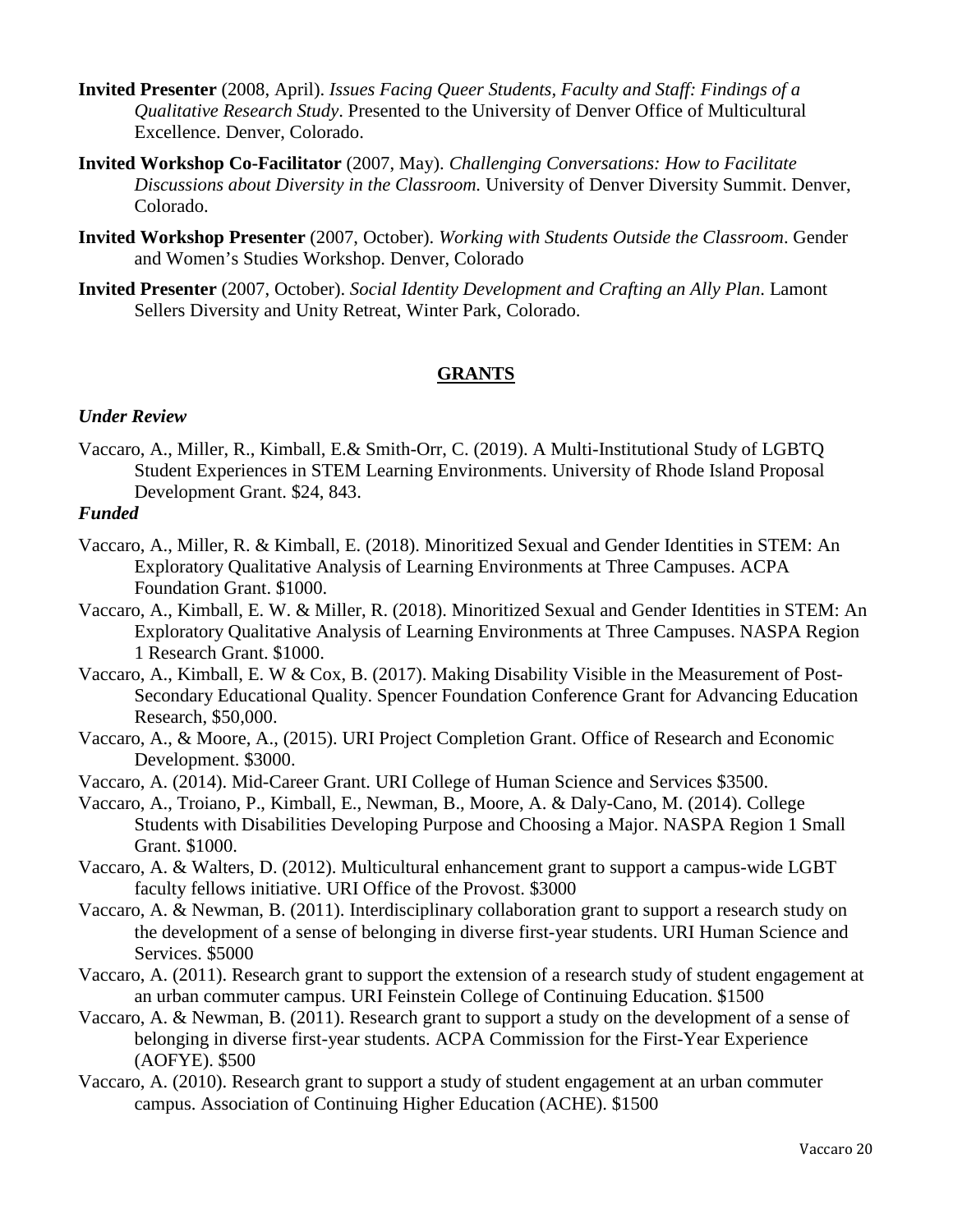Vaccaro, A. (2010). Research grant to support a study of student engagement at an urban commuter campus. URI Feinstein College of Continuing Education. \$3000

- Vaccaro, A. (2010). Small professional grant award. URI Human Sciences and Services. \$500.00
- Vaccaro, A. (2009). Research grant to support the study of racial microaggressions. University of Denver, Women's College. \$600
- Vaccaro, A. (2007). Faculty research grant to support the study of campus LGBT groups. University of Denver. \$1875.50
- Vaccaro, A. (2007). Small international travel grant to support the exploration of the South African higher education system. University of Denver, Office of Internationalization. \$650

### *Unfunded*

- Kimball, E. W., Miller, R. & Vaccaro, A. (2017). Microaggressions in STEM: Exploring the Experiences of Students with Minoritized Identities of Sexuality and/or Gender. National Center for Institutional Diversity (NCID) at the University of Michigan. \$2000.
- Vaccaro, A., Moore, A. M., Kimball, E. W & Cox, B. (2017). Contested Transitions: Finding Common Ground Between PK-12 and Higher Education in the Postsecondary Trajectories of Students with Disabilities. American Educational Research Association, Education Research Conference Grant, \$35,000.
- Vaccaro, A., Seitsinger, A. & Ciccomascolo, L. (2016). Leadership Development and Self-Efficacy of Adult Learners: A Mixed Methods Study. NASPA Foundation Large Grant. \$35,000.
- Newman, B. M., Vaccaro, A. Daly-Cano, M. & Newman, P. R. (2016). An Interdisciplinary Working Group on Adolescents with Disabilities Transitioning into College and Work. Society for Research on Adolescence (SRA). \$24,967.
- Vaccaro, A., Moore, A., Kimball, E., Newman, B., & Troiano, P. (2015). ACUHO-I Foundation Grant Funded Research. Students with Disabilities Developing Purpose: Considering the Role of Campus and Commuter Housing. \$6930.
- Moore, A. & Vaccaro, A. (2015). URI Faculty Career Enhancement Grant. URI Council for Research. \$15,000.
- Newman, B. (2015) (On behalf of the College Students with Disabilities Developing Purpose Research Team: Vaccaro, A. Moore, A., Kimball, E. & Troiano, P.). The Society for the Psychological Study of Social Issues Grants-In-Aid. \$1000.
- Moore, A. & Vaccaro, A. (2015). National Educational Association Foundation. \$5000
- Vaccaro, A. (2014). URI Faculty Career Enhancement Grant. URI Council for Research. \$14,953.80.
- Vaccaro, A., Kisler, T. S., Adams-Labonte, S. K. (2014). One size does not fit all: Delving deeply into attitudes toward LGBT people, LGBT microaggressions, and student-athlete wellbeing to design effective interventions. NCAA Innovations in Research and Practice Grant Program. National Collegiate Athletic Association. \$50,000.
- Adams-Labonte, S. K., Kisler, T. S., & Vaccaro, A. (2014). The role of sleep deprivation in studentathlete neurocognitive, psychological, and academic well-being. NCAA Innovations in Research and Practice Grant Program. National Collegiate Athletic Association. \$16,593.
- Kisler, T. K., Adams-Labonte, S. K., & Vaccaro, A. (2014). Beyond game day: Preparing college athletes for the challenges of social media. NCAA Innovations in Research and Practice Grant Program. National Collegiate Athletic Association. \$15,667
- Vaccaro, A. (2014). Scholarship of Teaching and Learning Grant. URI College of Human Science and Services. \$3500
- Vaccaro, A. & Newman, B., Daly-Cano, M., & Troiano, P. (2013). Paul Fidler Research Grant. National Resource Center for the First-Year Experience and Students in Transition. \$5000
- Vaccaro, A. & Newman, B. (2010). Paul Fidler Research Grant. National Resource Center for the First-Year Experience and Students in Transition. \$5000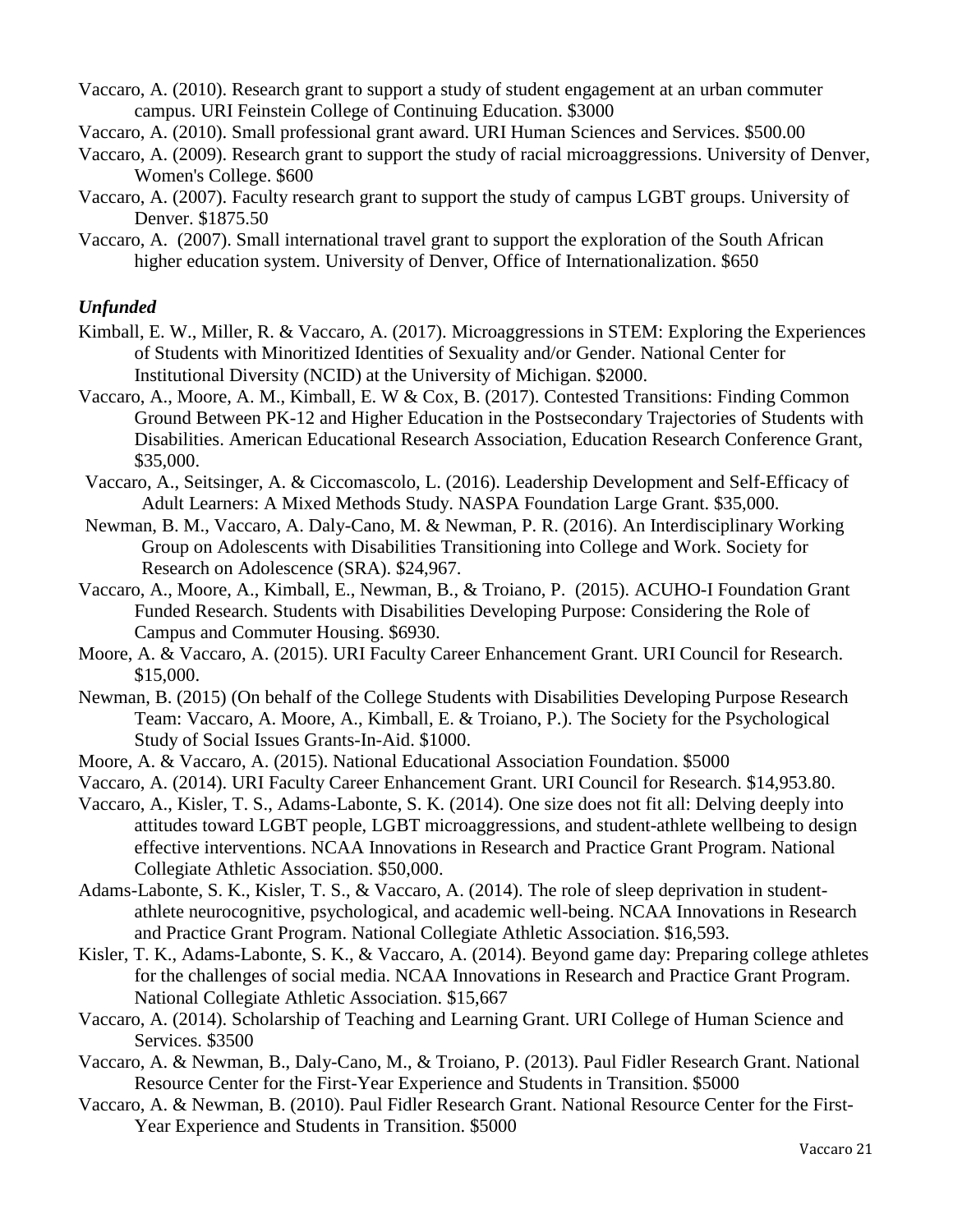Vaccaro, A. (2010). Faculty Research Grant. URI, Human Sciences & Services. \$3500

# **SERVICE**

### *Service to the Field of Higher Education and Student Affairs*

### **Association for the Study of Higher Education (ASHE)**

ASHE, Board of Directors, Member at Large (2016-2018) ASHE, Council on Ethnic Participation (CEP) Award Selection Committee (2014) Program Reviewer, ASHE National Conference (2013, 2014, 2015, 2017)

### **Student Affairs Administrators in Higher Education (NASPA)**

| Journal of Student Affairs Research & Practice                                  |
|---------------------------------------------------------------------------------|
| Editorial Board Member (2014-2017; 2017-2020)                                   |
| <b>Doctoral Seminar</b>                                                         |
| Co-Facilitator with Dr. Frank Harris (2015)                                     |
| Melvene D. Hardee Dissertation of the Year Award Committee                      |
| Chair (2012-2014)                                                               |
| Member (2011-2012)                                                              |
| Faculty Council Member (2013-2014)                                              |
| Co-constructer of the NASPA New Faculty Mentoring Program (2014)                |
| Mentor to three Assistant Professors in Student Affairs Programs (2014-Present) |
| Region 1 Board Member, Faculty Liaison (2012-2014)                              |
| Region 1 Faculty Summit Convener (2013, 2014)                                   |
| Region 1 Faculty Panel Moderator (2013, 2014)                                   |
| <b>National Conventions</b>                                                     |
| Program Reviewer, NASPA Multicultural Institute (2009, 2011)                    |
| Program Reviewer, NASPA Annual Convention (2008, 2014)                          |
| Region 1 Conference                                                             |
| Coordinator of the Graduate Student Preconference Session (2010, 2011, 2012)    |
| Coordinator of the Faculty Summit (2013, 2014)                                  |
| <b>Region 1 New Professionals Institute</b>                                     |
| Keynote Presenter (2010, 2011, 2012)                                            |
| <b>Region IV-West Board Position</b>                                            |
| Coordinator of Research (2007-2008)                                             |
| <b>Center for Women</b>                                                         |
| Candid Conversation 365 (Mentor) (2016-17)                                      |
|                                                                                 |

### **Additional Scholarly Service to the Field**

Guest Co-Editor, "Special Issue Challenges and Opportunities for Assessing, Evaluating, and Researching Disability in Higher Education" for the *Journal of Post-Secondary Education and Disability* (2020, Fall) Editorial Board Member, National Center for Institutional Diversity (December 2018-19) *NCID Insight Paper Series* Ad-Hoc/Invited Reviewer *Journal of Diversity in Higher Education* (2015, 2016, 2017) *Journal of Black Psychology* (2016, 2017) *Adult Education Quarterly* (2010) *Journal About Women in Higher Education* (2009)

Vaccaro 22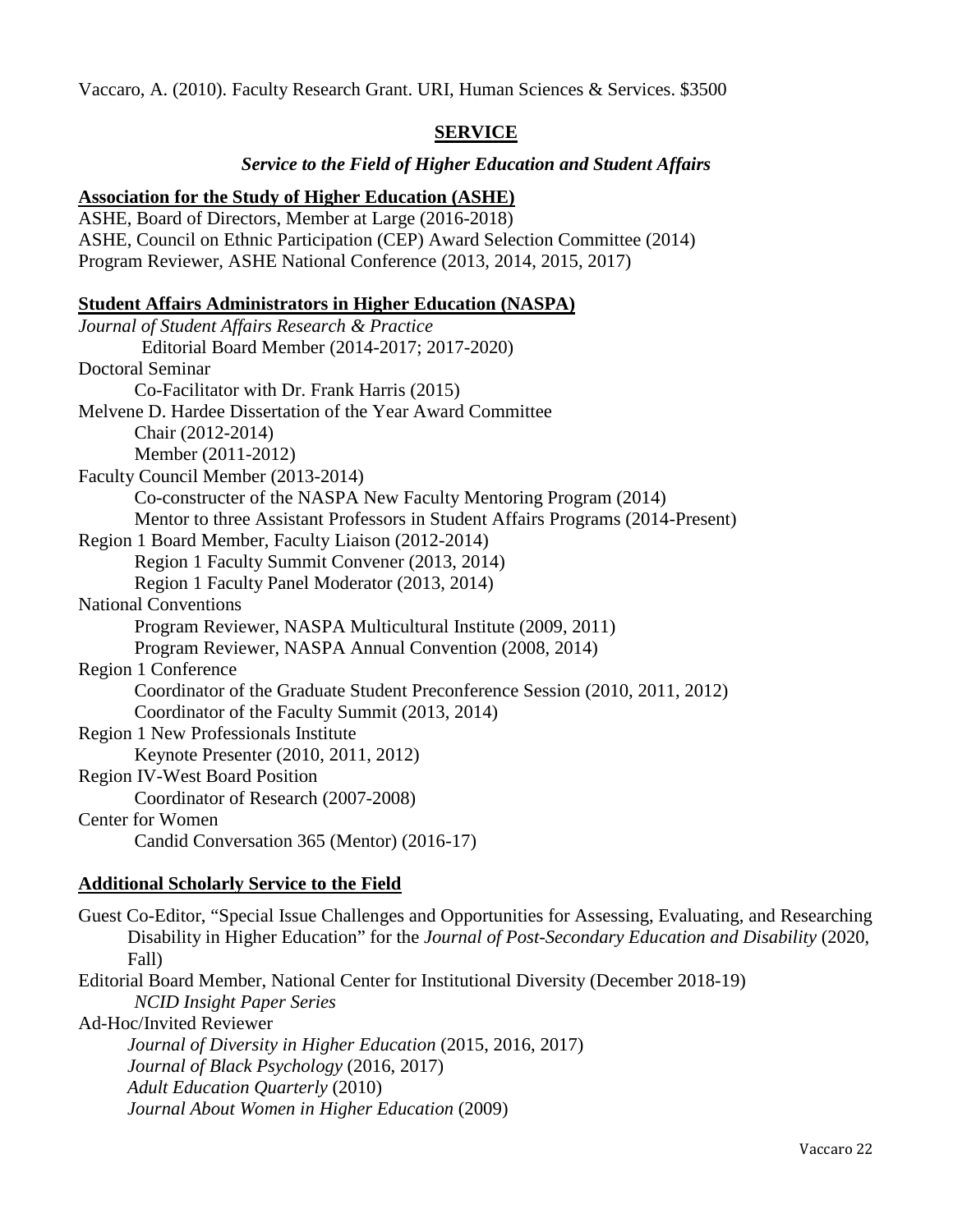#### *University-Based Service*

### *University of Rhode Island Service*

NEASC Standard 5 (Students) Committee (2016-2017) College of Health Sciences (CHS) Graduate Committee (2017) Academic Affairs Diversity Task Force (2014-2015) Curricular Affairs Committee (Spring 2016) General Education Panel on Diversity and Inclusion Responsibilities (Spring 2016) ACE Women's Leadership Group (2013-2015) Women's Leadership Initiative Conference, Co-Chair (2014) Women's Leadership Initiative Conference, Invited Closing Speaker (2016) URI Campus-Wide LGBT Fellows Program, Co-Developer and Co-Facilitator (2012-13) HSS Faculty Fellows for LGBT Inclusion, Co-Developer and Co-Facilitator (2011-12) Search Committees Chair, HDF Lecturer (2017) Memorial Union Director (2016-17) HDF Assistant Professor (2015) Dean of Students (2012) LGBT Center Program Coordinator (2012) LGBT Center Director (2011) Equity Council (2010-2015) LGBTQ Commission Co-Chair (2012-2014), Member (2010-2015) President's Commission on the Status of Women (2010-2013) Co-Advisor, Women's LBTQ Student Group (2010-2012) URI Persistence Work Group (2009) Coordinator Human Science and Services Living & Learning Community (2009-2010) Human Science and Services Diversity Committee (2009-2010) Diversity Week Planning Committee, Multicultural Affairs (2009-2010) LGBT Symposium Planning Committee (2009-2010) Provost Academic Planning Summit Facilitator (2009) President's Blue Ribbon Commission on the Future of the University (2009) Diversity Awards Selection Committee, Multicultural Affairs (2009)

## *University of Denver Service*

College of Education, Research and Scholarship Committee (2007-2008) Faculty Search Committees Library Information Science, Assistant Professor (2007) Higher Education Program, Assistant/Associate Professor (2007) DU Queer and Ally Commission (2006-2008) Advisor, Higher Education Student Association (2007-2008) Advisor, DU Queer Straight Alliance (2005-2007) Community Scholars Fellowship Committee, Chair (2005-2006) Academic Curriculum Committee, International Living & Learning Community (1999-2006) International Service and Research Fellowship Selection Committee (2001-2003) Women's Studies Faculty Committee (2001-2008) Women's College Faculty Committee (2004-2008) Women's Coalition - Faculty Representative (2007-2008)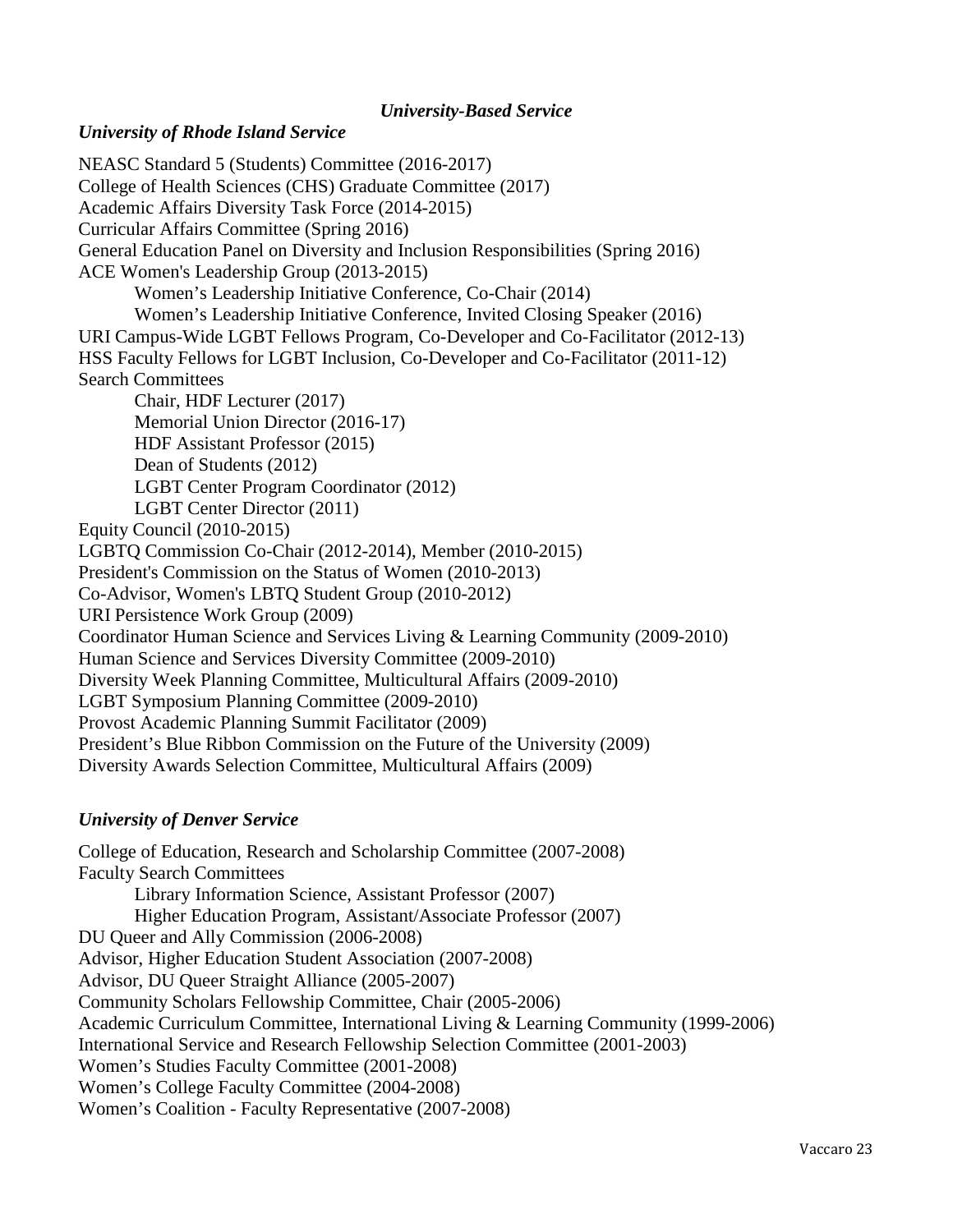Women's Faculty Association (2007-2008) Queer Faculty Committee (2007-2008)

### **DISSERTATION & THESIS ADVISING**

Maria Muccio (2020, expected). Dissertation Committee, School of Education, URI/RIC Patrick Crowe (2019, expected). Thesis Committee. URI, Kinesiology Department Kristina Perrelli (2019, expected). Major Professor, School of Education, URI/RIC Brian Stevens (2019, expected). Dissertation Committee, School of Education, URI/RIC Fred Conrey (2019, expected). Dissertation Committee, School of Education, URI/RIC Richard Song (2019, expected). Dissertation Committee, School of Education, URI/RIC Angela Palazini (2019). Dissertation Committee, School of Education, URI/RIC Ed Goldberg (2018). Dissertation Committee, School of Education, URI/RIC Sarah Blizzard (2018). Dissertation Committee, Morgridge School of Education, University of Denver Erin Hoffman (2018). Dissertation Committee, Education Policy, University of Illinois at Chicago David Hayes (2017). Major Professor, School of Education, URI/RIC Bridget Fullerton (2017). Dissertation Committee, URI Department of English Diana Marshall (2016). Major Professor, School of Education, URI/RIC Isabel Rodriguez (2016, 2018, expected). Thesis Committee, Dissertation Committee, Psychology, URI Ryan Miller (2015). Dissertation Committee. University of Texas, Austin Aimee DuVall Phelps (2015). Major Professor, School of Education, URI/RIC Sarah Murphy (2015). Dissertation Committee, English, URI Yarimar Ortiz-Frontera (2014, 2016). Thesis & Dissertation Committees, Psychology, URI. Ducha Hang (2014). Dissertation Committee, School of Education, URI/RIC Marissa Weiss (2014). Major Professor, School of Education, URI/RIC Emily Spitzman (2014). Dissertation Committee, School of Education, URI/RIC Odile Mattiauda (2013). Dissertation Committee, School of Education URI/RIC Yarimar Ortiz-Frontera (2013). Thesis Committee, Psychology, URI Marissa Marrichini (2013). Thesis Committee, Psychology, URI Bryanna White (2013). Dissertation Outside Chair, Psychology, URI Elsa Larson (2012). Thesis Committee, Psychology, URI Arnab Majumdar (2012). Thesis Committee, Textiles, Fashion Merchandising and Design, URI Maggie Gorraiz (2011). Thesis Committee, Psychology, URI Jamie Sodano (2010). Thesis Outside Chair, Nutrition and Food Science, URI Melissa Holmes (2010). Thesis Outside Chair, Nutrition and Food Science, URI Kimberly Perry (2010). Outside Dissertation Chair, School Psychology, URI Rachel Casteel (2010). Thesis Committee Member, Communications, URI Megan Kennedy (2009). Dissertation Committee, Higher Education Program, University of Denver Beth Bean (2008). Dissertation Committee, Higher Education Program, University of Denver Amanda Stone Norton (2008). Dissertation Committee, Higher Education Program, University of Denver Janna Oakes (2008). Dissertation Co-Advisor, Higher Education Program, University of Denver

## **CERTIFICATION PROGRAMS & LEADERSHIP WORKSHOPS**

Making Disability Visible Conference on Disability Measurement in Higher Education, Co-Coordinator (2018)

Academic Management Institute for Women Leaders in Higher Education, Colorado (2001-02) Faculty Institute for Including Diversity in the Curriculum, Santa Fe, New Mexico NCORE (2000) National Social Justice Training Institute, Springfield, Massachusetts (1999)